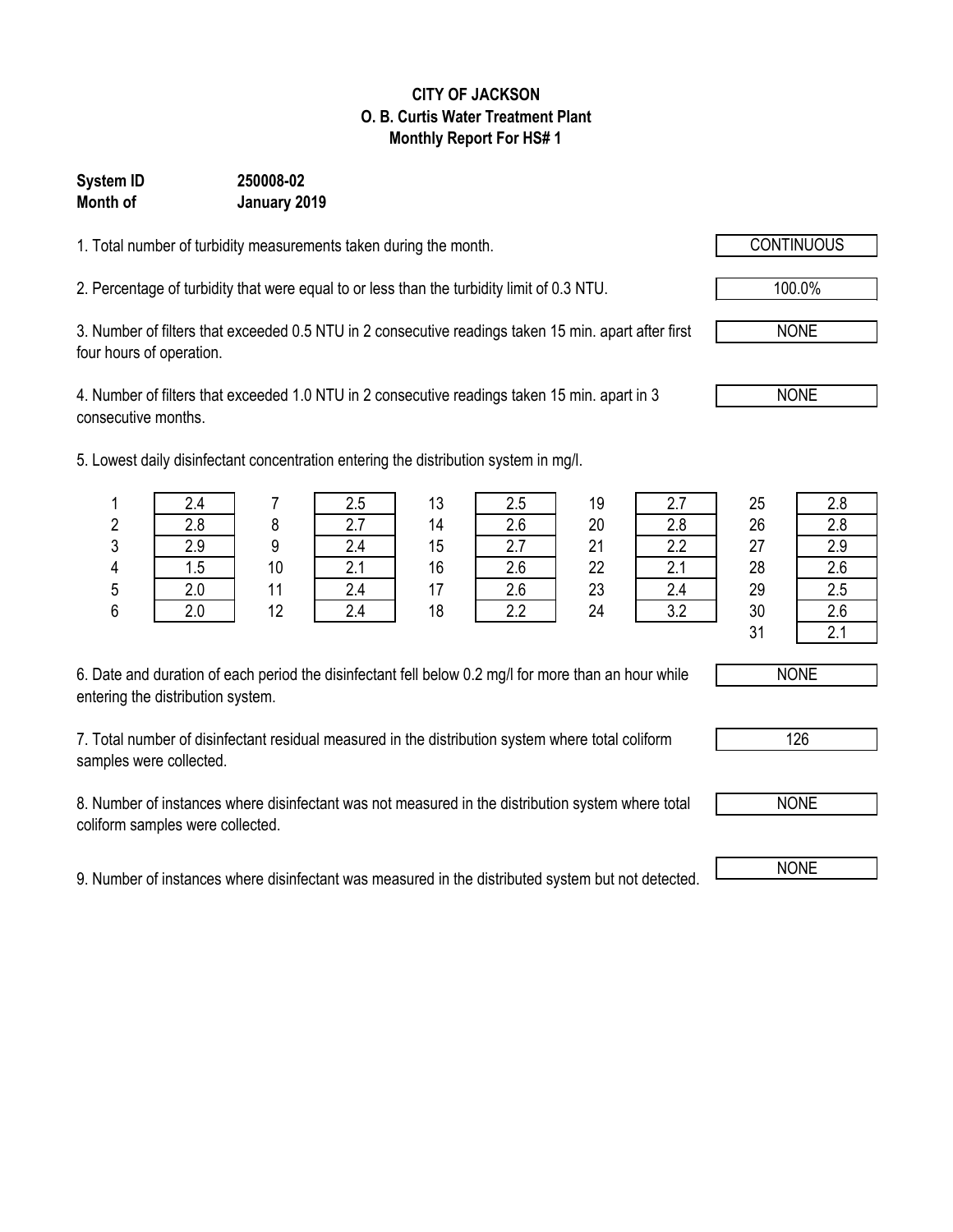#### **O. B. Curtis Surface Water Treatment Plant City Of Jackson, MS Turbidity Compliance Report**

# **System ID** 250008-02<br> **Month Of** January 20

|                 | <b>TURBIDITIES (NTU)</b> |                |                   |  |  |  |  |
|-----------------|--------------------------|----------------|-------------------|--|--|--|--|
| <b>Jan 2019</b> | <b>RAW</b>               | <b>SETTLED</b> | <b>FILTERS</b>    |  |  |  |  |
| 1               | 24.8                     | 1.09           | 0.11              |  |  |  |  |
| $\overline{2}$  | 23.4                     | 1.25           | 0.14              |  |  |  |  |
| 3               | 30.4                     | 1.57           | 0.19              |  |  |  |  |
| 4               | 27.1                     | 1.38           | $\frac{1}{0.20}$  |  |  |  |  |
| 5               | 48.5                     | 1.59           | 0.20              |  |  |  |  |
| 6               | 40.2                     | 0.88           | 0.16              |  |  |  |  |
| 7               | 31.3                     | 0.90           | 0.21              |  |  |  |  |
| 8               | 40.8                     | 1.18           | 0.14              |  |  |  |  |
| 9               | 40.6                     | 1.32           | 0.17              |  |  |  |  |
| 10              | 64.4                     | 1.56           | 0.19              |  |  |  |  |
| 11              | 30.1                     | 1.14           | 0.16              |  |  |  |  |
| 12              | 27.6                     | 1.17           | 0.18              |  |  |  |  |
| 13              | 31.4                     | 1.02           | 0.16              |  |  |  |  |
| 14              | 28.0                     | 1.25           | 0.19              |  |  |  |  |
| 15              | 26.2                     | 1.25           | 0.14              |  |  |  |  |
| 16              | 26.6                     | 1.23           | 0.21              |  |  |  |  |
| 17              | 26.9                     | 1.10           | 0.11              |  |  |  |  |
| 18              | $\overline{27.3}$        | 0.91           | 0.12              |  |  |  |  |
| 19              | 26.3                     | 1.06           | 0.13              |  |  |  |  |
| 20              | 25.9                     | 0.75           | 0.15              |  |  |  |  |
| 21              | 25.9                     | 1.20           | 0.21              |  |  |  |  |
| 22              | 24.5                     | 1.46           | 0.16              |  |  |  |  |
| 23              | $23.\overline{9}$        | 0.99           | 0.16              |  |  |  |  |
| 24              | $\overline{24.2}$        | 0.90           | $0.\overline{14}$ |  |  |  |  |
| 25              | 24.3                     | 0.93           | 0.14              |  |  |  |  |
| 26              | 23.2                     | 1.29           | 0.16              |  |  |  |  |
| 27              | 22.1                     | 1.08           | 0.15              |  |  |  |  |
| 28              | 21.6                     | 1.15           | 0.16              |  |  |  |  |
| 29              | 28.7                     | 0.96           | 0.15              |  |  |  |  |
| 30              | 27.0                     | 0.99           | 0.14              |  |  |  |  |
| 31              | 23.9                     | 1.17           | 0.12              |  |  |  |  |
| <b>MIN</b>      | 21.6                     | 0.75           | 0.11              |  |  |  |  |
| <b>MAX</b>      | 64.4                     | 1.59           | 0.21              |  |  |  |  |
| <b>AVG</b>      | 29.6                     | 1.15           | 0.13              |  |  |  |  |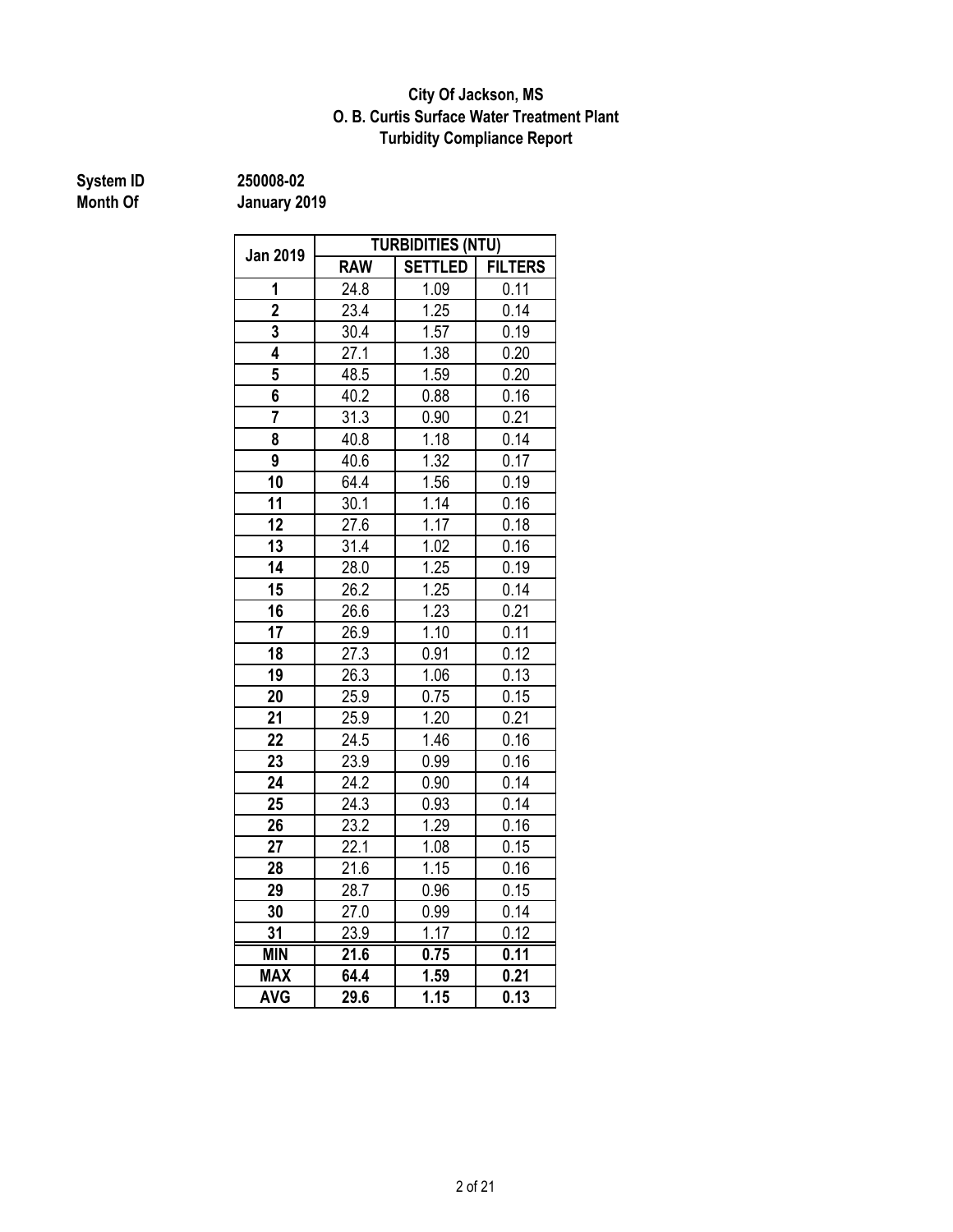#### **City Of Jackson, MS O. B. Curtis Surface Water Treatment Plant Turbidity Compliance**

# **System ID** 250008-02<br> **Month Of** January 20

|                 | <b>TIME</b> |         |         |          |         |         |  |  |  |  |
|-----------------|-------------|---------|---------|----------|---------|---------|--|--|--|--|
| <b>Jan 2019</b> | 12:00 AM    | 4:00 AM | 8:00 AM | 12:00 PM | 4:00 PM | 8:00 PM |  |  |  |  |
| 1               | 0.09        | 0.07    | 0.09    | 0.10     | 0.10    | 0.11    |  |  |  |  |
| $\overline{2}$  | 0.11        | 0.14    | 0.12    | 0.10     | 0.09    | 0.11    |  |  |  |  |
| 3               | 0.12        | 0.12    | 0.09    | 0.11     | 0.19    | 0.19    |  |  |  |  |
| 4               | 0.17        | 0.11    | 0.11    | 0.12     | 0.15    | 0.20    |  |  |  |  |
| 5               | 0.19        | 0.15    | 0.18    | 0.20     | 0.15    | 0.12    |  |  |  |  |
| 6               | 0.12        | 0.11    | 0.12    | 0.12     | 0.12    | 0.16    |  |  |  |  |
| $\overline{7}$  | 0.18        | 0.21    | 0.20    | 0.15     | 0.15    | 0.15    |  |  |  |  |
| 8               | 0.14        | 0.13    | 0.12    | 0.11     | 0.12    | 0.13    |  |  |  |  |
| $\overline{9}$  | 0.12        | 0.11    | 0.13    | 0.12     | 0.13    | 0.17    |  |  |  |  |
| 10              | 0.16        | 0.19    | 0.15    | 0.12     | 0.11    | 0.15    |  |  |  |  |
| 11              | 0.15        | 0.11    | 0.12    | 0.12     | 0.13    | 0.16    |  |  |  |  |
| 12              | 0.16        | 0.13    | 0.18    | 0.13     | 0.14    | 0.16    |  |  |  |  |
| 13              | 0.15        | 0.13    | 0.14    | 0.14     | 0.14    | 0.16    |  |  |  |  |
| 14              | 0.15        | 0.16    | 0.17    | 0.19     | 0.19    | 0.14    |  |  |  |  |
| 15              | 0.14        | 0.13    | 0.12    | 0.11     | 0.11    | 0.13    |  |  |  |  |
| 16              | 0.12        | 0.17    | 0.20    | 0.21     | 0.11    | 0.11    |  |  |  |  |
| 17              | 0.11        | 0.09    | 0.11    | 0.09     | 0.09    | 0.11    |  |  |  |  |
| 18              | 0.11        | 0.10    | 0.09    | 0.10     | 0.10    | 0.12    |  |  |  |  |
| 19              | 0.12        | 0.10    | 0.12    | 0.11     | 0.11    | 0.13    |  |  |  |  |
| 20              | 0.14        | 0.14    | 0.14    | 0.15     | 0.15    | 0.12    |  |  |  |  |
| 21              | 0.14        | 0.15    | 0.15    | 0.21     | 0.15    | 0.15    |  |  |  |  |
| 22              | 0.15        | 0.15    | 0.13    | 0.16     | 0.14    | 0.14    |  |  |  |  |
| 23              | 0.12        | 0.16    | 0.10    | 0.10     | 0.10    | 0.14    |  |  |  |  |
| 24              | 0.14        | 0.13    | 0.13    | 0.12     | 0.12    | 0.13    |  |  |  |  |
| 25              | 0.13        | 0.09    | 0.14    | 0.14     | 0.14    | 0.13    |  |  |  |  |
| 26              | 0.16        | 0.14    | 0.12    | 0.12     | 0.12    | 0.15    |  |  |  |  |
| 27              | 0.15        | 0.14    | 0.09    | 0.09     | 0.10    | 0.13    |  |  |  |  |
| 28              | 0.13        | 0.16    | 0.10    | 0.12     | 0.13    | 0.15    |  |  |  |  |
| 29              | 0.15        | 0.15    | 0.12    | 0.10     | 0.12    | 0.15    |  |  |  |  |
| 30              | 0.14        | 0.11    | 0.11    | 0.10     | 0.09    | 0.10    |  |  |  |  |
| 31              | 0.12        | 0.11    | 0.12    | 0.11     | 0.09    | 0.12    |  |  |  |  |
| <b>MIN</b>      | 0.09        | 0.07    | 0.09    | 0.09     | 0.09    | 0.10    |  |  |  |  |
| <b>MAX</b>      | 0.19        | 0.21    | 0.20    | 0.21     | 0.19    | 0.20    |  |  |  |  |
| <b>AVG</b>      | 0.14        | 0.13    | 0.13    | 0.13     | 0.13    | 0.14    |  |  |  |  |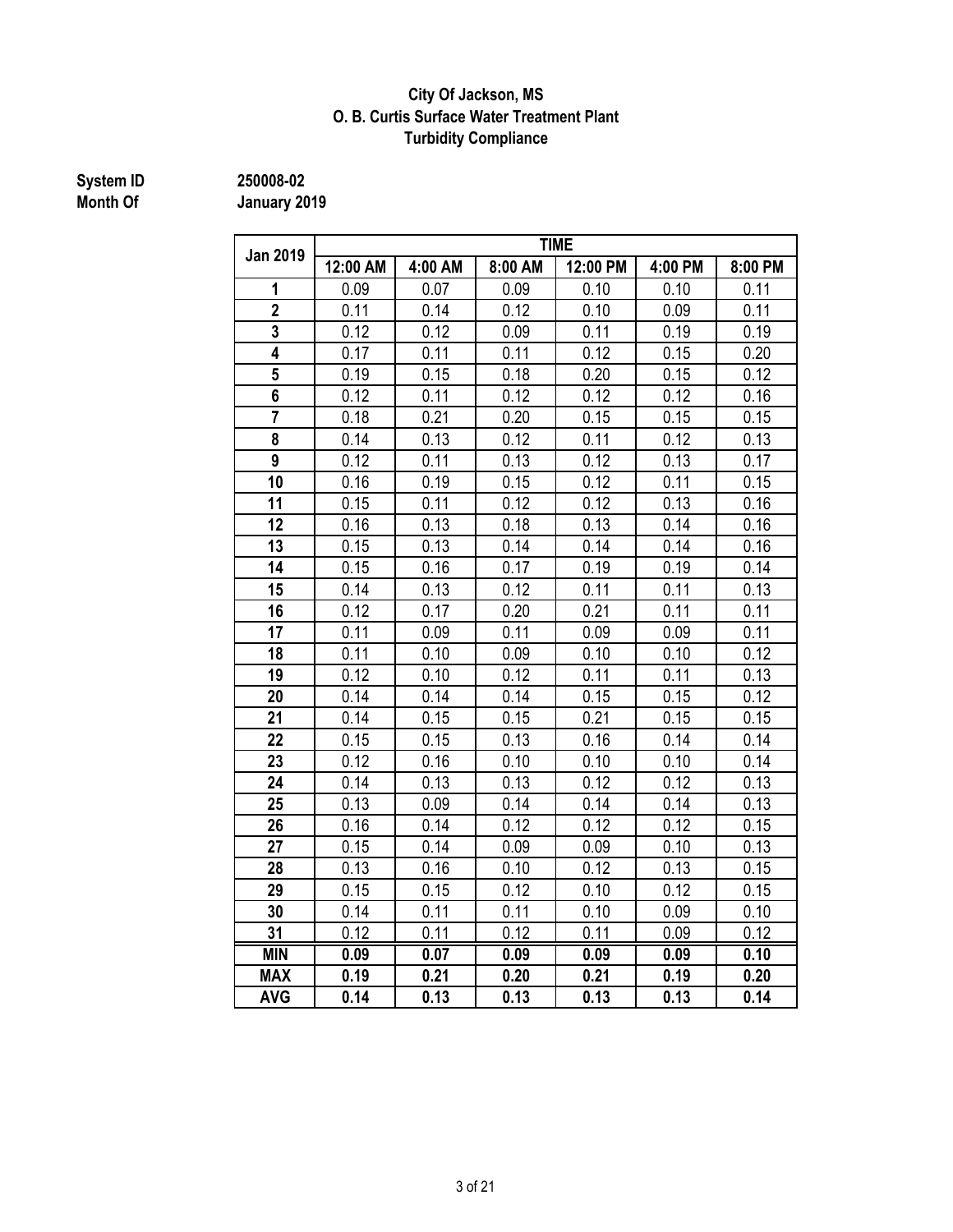#### **Disinfectant Compliance City Of Jackson, MS O. B. Curtis Surface Water Treatment Plant**

# **System ID** 250008-02<br> **Month Of** January 20

| <b>Jan 2019</b>  | <b>TIME</b> |         |                  |                  |                  |         |  |  |  |  |
|------------------|-------------|---------|------------------|------------------|------------------|---------|--|--|--|--|
|                  | 12:00 AM    | 4:00 AM | 8:00 AM          | 12:00 PM         | 4:00 PM          | 8:00 PM |  |  |  |  |
| 1                | 3.0         | 3.0     | 2.4              | 2.9              | 2.7              | 2.7     |  |  |  |  |
| $\overline{2}$   | 2.8         | 2.8     | 2.9              | 2.9              | 2.9              | 2.9     |  |  |  |  |
| 3                | 2.9         | $2.9\,$ | 2.9              | 2.9              | 3.0              | 2.9     |  |  |  |  |
| 4                | 2.8         | 2.8     | 2.7              | 2.1              | 1.5              | 2.3     |  |  |  |  |
| 5                | 2.6         | 2.8     | 2.8              | 2.7              | 2.0              | 2.0     |  |  |  |  |
| 6                | 2.0         | 2.6     | 2.8              | 2.4              | 2.1              | 2.1     |  |  |  |  |
| $\overline{7}$   | 2.5         | 2.5     | 3.2              | 3.4              | 3.5              | 3.6     |  |  |  |  |
| 8                | 2.7         | 3.6     | 3.4              | 2.8              | 2.8              | 2.7     |  |  |  |  |
| $\boldsymbol{9}$ | 2.7         | 2.6     | 2.7              | 2.7              | 2.5              | 2.4     |  |  |  |  |
| 10               | 2.1         | 2.1     | 2.3              | 2.2              | 2.4              | 2.3     |  |  |  |  |
| 11               | 2.4         | 2.4     | 2.4              | 2.5              | 2.5              | 2.4     |  |  |  |  |
| 12               | 2.4         | 2.6     | 2.5              | 2.5              | 2.4              | 2.5     |  |  |  |  |
| 13               | 2.5         | 2.6     | 2.6              | 2.6              | 2.7              | 3.0     |  |  |  |  |
| 14               | 3.0         | 2.9     | 3.0              | 2.6              | 2.6              | 2.7     |  |  |  |  |
| 15               | 2.8         | 2.7     | 2.7              | 2.8              | 3.0              | 3.0     |  |  |  |  |
| 16               | 2.9         | 2.7     | 2.6              | 2.7              | 2.8              | 2.7     |  |  |  |  |
| 17               | 2.7         | 2.7     | 2.8              | 2.7              | 2.6              | 2.6     |  |  |  |  |
| 18               | 2.6         | 2.5     | 2.6              | 2.8              | $\overline{2.2}$ | 2.4     |  |  |  |  |
| 19               | 2.7         | 2.8     | 2.8              | 2.9              | 2.8              | 2.8     |  |  |  |  |
| 20               | 2.9         | 2.9     | 2.8              | 2.8              | 2.8              | 2.8     |  |  |  |  |
| 21               | 2.8         | 2.8     | 2.6              | 2.8              | 2.6              | 2.2     |  |  |  |  |
| 22               | 2.2         | 2.3     | 2.3              | 2.1              | 2.9              | 2.8     |  |  |  |  |
| 23               | 2.4         | 3.0     | 3.2              | 3.2              | 3.2              | 3.2     |  |  |  |  |
| 24               | 3.2         | 3.2     | 3.2              | 3.2              | 3.2              | 3.3     |  |  |  |  |
| 25               | 3.0         | 3.0     | 2.8              | 2.9              | 3.0              | 2.8     |  |  |  |  |
| 26               | 2.8         | 2.8     | 3.0              | 3.0              | 3.1              | 3.1     |  |  |  |  |
| 27               | 3.1         | 2.9     | 2.9              | 2.9              | 2.9              | 3.0     |  |  |  |  |
| 28               | 2.9         | 2.7     | 2.7              | 2.7              | 2.7              | 2.6     |  |  |  |  |
| 29               | 2.8         | 2.9     | 3.0              | 3.1              | 2.9              | 2.5     |  |  |  |  |
| 30               | 2.6         | 2.7     | 2.8              | 2.8              | 2.8              | 2.8     |  |  |  |  |
| 31               | 2.7         | 2.7     | 2.3              | 3.4              | 2.1              | 2.9     |  |  |  |  |
| <b>MIN</b>       | 2.0         | 2.1     | $\overline{2.3}$ | $\overline{2.1}$ | 1.5              | 2.0     |  |  |  |  |
| <b>MAX</b>       | 3.2         | 3.6     | 3.4              | 3.4              | 3.5              | 3.6     |  |  |  |  |
| <b>AVG</b>       | 2.7         | 2.7     | 2.8              | 2.8              | 2.7              | 2.7     |  |  |  |  |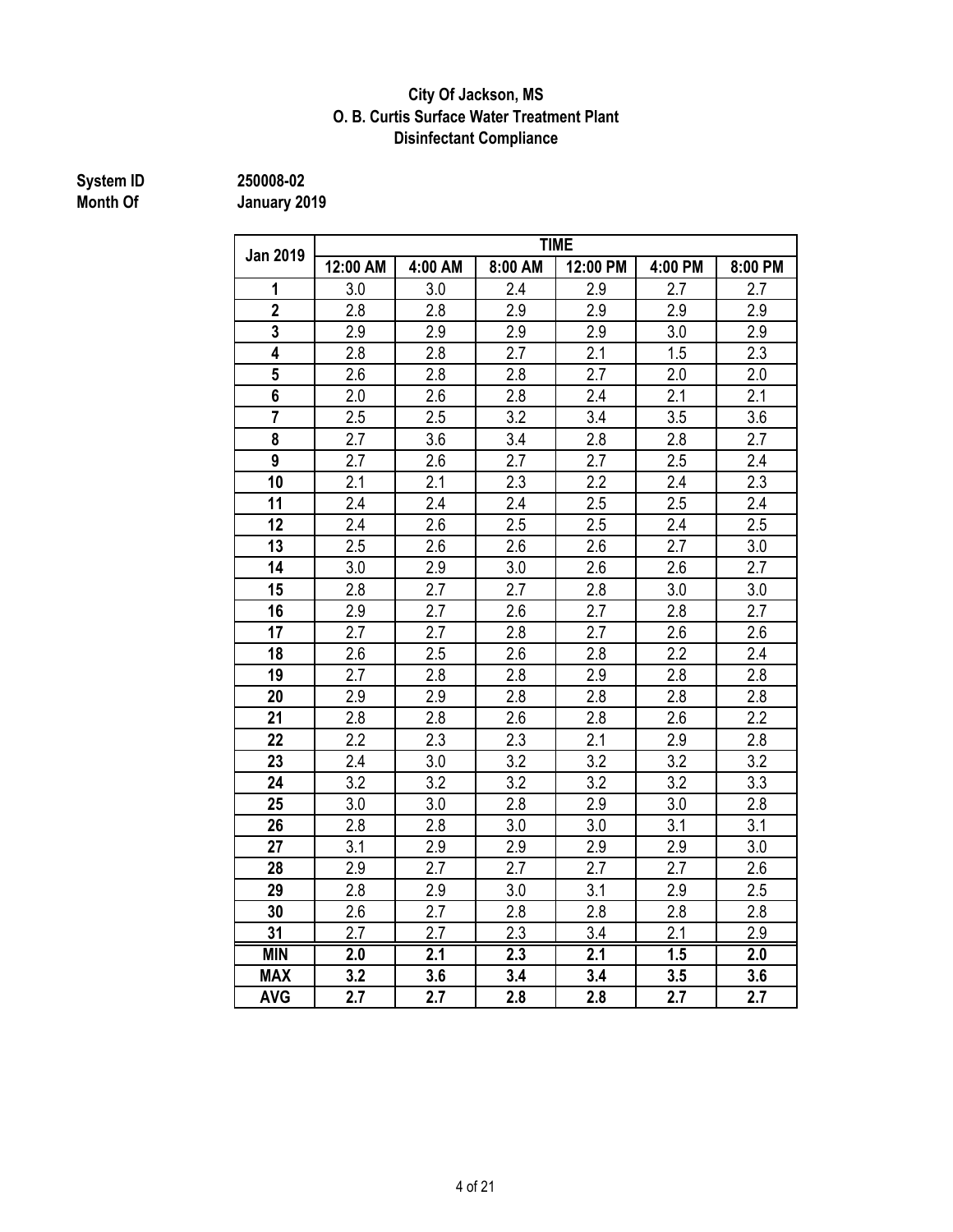#### **CITY OF JACKSON O. B. Curtis Water Treatment Plant Monthly Report For HS# 2**

### **Month of January 2019 System ID 250008-02**

1. Total number of turbidity measurements taken during the month.

2. Percentage of turbidity that were equal to or less than the turbidity limit of 0.3 NTU.

3. Number of filters that exceeded 0.5 NTU in 2 consecutive readings taken 15 min. apart after first four hours of operation.

4. Number of filters that exceeded 1.0 NTU in 2 consecutive readings taken 15 min. apart in 3 consecutive months.

5. Lowest daily disinfectant concentration entering the distribution system in mg/l.

| 6. Date and duration of each period the disinfectant fell below 0.2 mg/l for more than an hour while |  |
|------------------------------------------------------------------------------------------------------|--|
| entering the distribution system.                                                                    |  |

7. Total number of disinfectant residual measured in the distribution system where total coliform samples were collected.

8. Number of instances where disinfectant was not measured in the distribution system where total coliform samples were collected.

9. Number of instances where disinfectant was measured in the distributed system but not detected.

|        | 1.9           |                 |        | 12<br>ט ו | $\Omega$  | 19 | $\sim$<br>v. I | 25 | 2.0           |
|--------|---------------|-----------------|--------|-----------|-----------|----|----------------|----|---------------|
| ŋ<br>۷ | 1.9           |                 | ን በ    | 14        | າາ<br>ے ۔ | 20 |                | 26 | 2.6           |
| 3      |               |                 | $\sim$ | 15        | n n       | 21 |                | 27 | 2.5           |
| 4      | $\sim$<br>1.O | 10 <sup>°</sup> | 0. ا   | 16        | C         | 22 | ں.ו            | 28 | 2.0           |
| 5      | 1.5           |                 | ı.o    |           | 1.1       | 23 | $\cap$<br>ں.ے  | 29 | 2.0           |
| 6      |               | 12              |        | 18        | 2.9       | 24 |                | 30 | $\sim$<br>۷.I |
|        |               |                 |        |           |           |    |                | 24 |               |

31  $\sqrt{ }$  1.8

NONE

126



NONE



NONE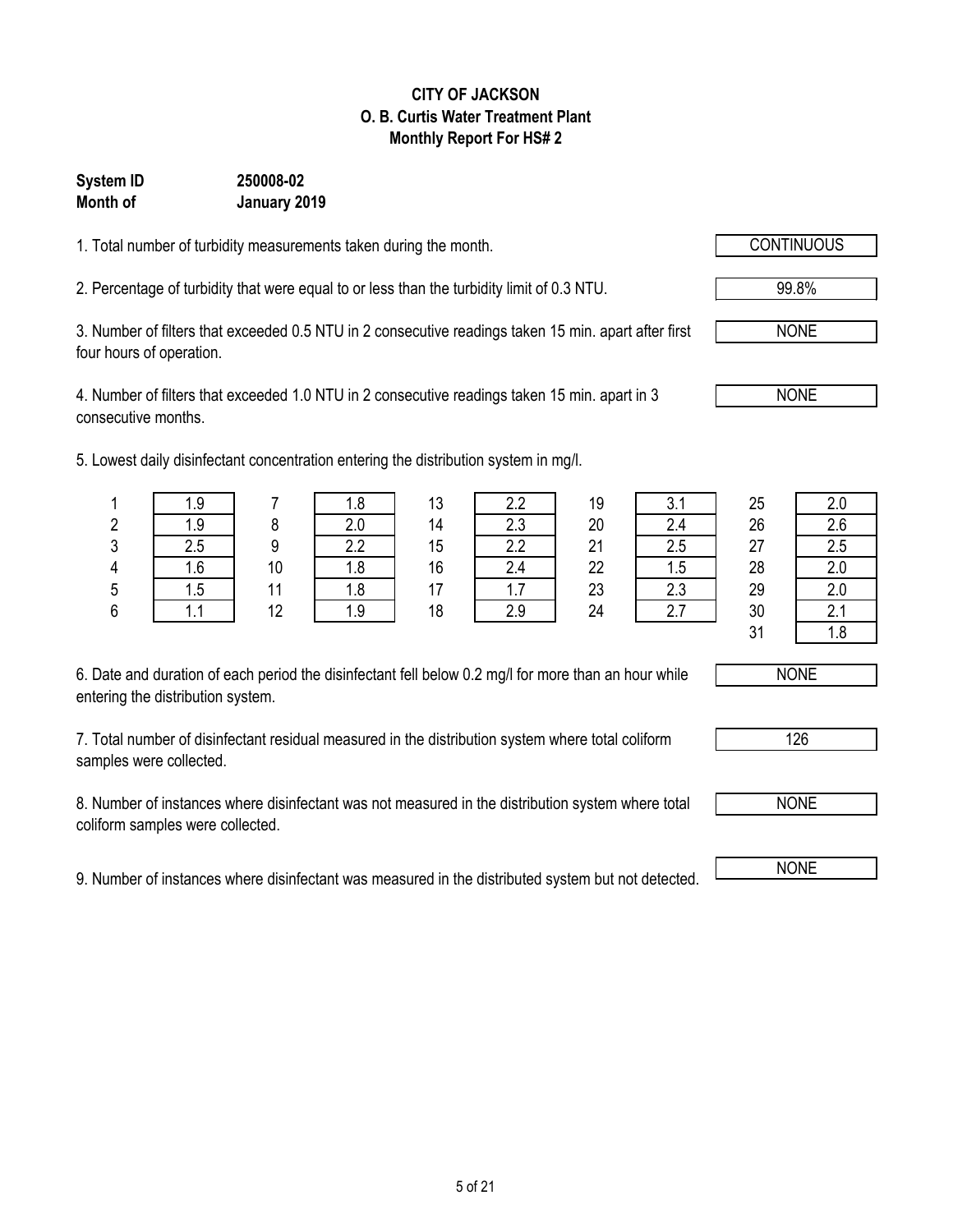#### **Turbidity Compliance Report O. B. Curtis Surface Water Treatment Plant City Of Jackson, MS**

**System ID** 250008-02<br> **Month Of** January 20

| Jan 2019       | <b>TURBIDITIES (NTU)</b> |                 |  |  |  |
|----------------|--------------------------|-----------------|--|--|--|
|                | <b>RAW</b>               | <b>FINISHED</b> |  |  |  |
| 1              | 24.8                     | 0.12            |  |  |  |
| $\overline{2}$ | 23.4                     | 0.13            |  |  |  |
| 3              | 30.4                     | 0.16            |  |  |  |
| 4              | 27.1                     | 0.19            |  |  |  |
| 5              | 48.5                     | 0.31            |  |  |  |
| 6              | 40.2                     | 0.22            |  |  |  |
| 7              | 31.3                     | 0.24            |  |  |  |
| 8              | 40.8                     | 0.20            |  |  |  |
| 9              | 40.6                     | 0.21            |  |  |  |
| 10             | 64.4                     | 0.32            |  |  |  |
| 11             | 30.1                     | 0.32            |  |  |  |
| 12             | 27.6                     | 0.19            |  |  |  |
| 13             | 31.4                     | 0.28            |  |  |  |
| 14             | $\overline{28.0}$        | 0.24            |  |  |  |
| 15             | 26.2                     | 0.35            |  |  |  |
| 16             | 26.6                     | 0.27            |  |  |  |
| 17             | 26.9                     | 0.29            |  |  |  |
| 18             | 27.3                     | 0.22            |  |  |  |
| 19             | 26.3                     | 0.29            |  |  |  |
| 20             | 25.9                     | 0.29            |  |  |  |
| 21             | 25.9                     | 0.20            |  |  |  |
| 22             | 24.5                     | 0.24            |  |  |  |
| 23             | 23.9                     | 0.24            |  |  |  |
| 24             | 24.2                     | 0.20            |  |  |  |
| 25             | 24.3                     | 0.30            |  |  |  |
| 26             | 23.2                     | 0.43            |  |  |  |
| 27             | 22.1                     | 0.19            |  |  |  |
| 28             | 21.6                     | 0.27            |  |  |  |
| 29             | 28.7                     | 0.21            |  |  |  |
| 30             | 27.0                     | 0.30            |  |  |  |
| 31             | 23.9                     | 0.20            |  |  |  |
| <b>MIN</b>     | $\overline{21.6}$        | 0.12            |  |  |  |
| <b>MAX</b>     | 64.4                     | 0.43            |  |  |  |
| <b>AVG</b>     | 29.6                     | 0.25            |  |  |  |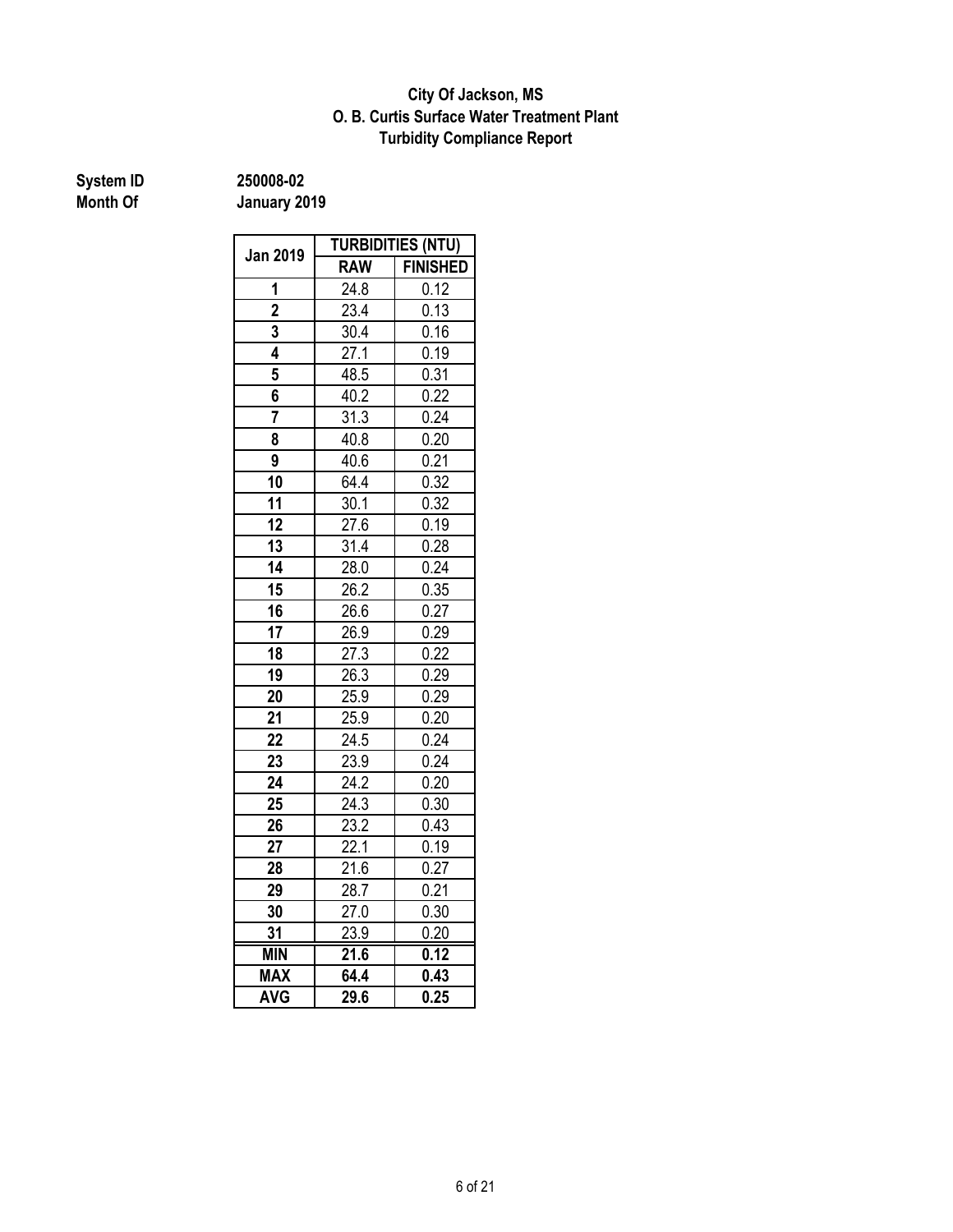#### **City Of Jackson, MS O. B. Curtis Surface Water Treatment Plant Turbidity Compliance**

## **System ID** 250008-02<br> **Month Of** January 20

**Month Of January 2019**

|                 | <b>TIME</b> |         |         |          |         |         |  |  |  |  |
|-----------------|-------------|---------|---------|----------|---------|---------|--|--|--|--|
| <b>Jan 2019</b> | 12:00 AM    | 4:00 AM | 8:00 AM | 12:00 PM | 4:00 PM | 8:00 PM |  |  |  |  |
| 1               | 0.12        | 0.09    | 0.09    | 0.09     | 0.06    | 0.09    |  |  |  |  |
| $\overline{2}$  | 0.11        | 0.11    | 0.11    | 0.11     | 0.13    | 0.13    |  |  |  |  |
| $\overline{3}$  | 0.12        | 0.12    | 0.12    | 0.12     | 0.13    | 0.16    |  |  |  |  |
| 4               | 0.15        | 0.13    | 0.10    | 0.11     | 0.16    | 0.19    |  |  |  |  |
| 5               | 0.19        | 0.17    | 0.28    | 0.31     | 0.14    | 0.17    |  |  |  |  |
| 6               | 0.15        | 0.15    | 0.15    | 0.17     | 0.21    | 0.22    |  |  |  |  |
| $\overline{7}$  | 0.24        | 0.22    | 0.20    | 0.22     | 0.20    | 0.21    |  |  |  |  |
| 8               | 0.20        | 0.16    | 0.18    | 0.19     | 0.19    | 0.18    |  |  |  |  |
| $\overline{9}$  | 0.19        | 0.19    | 0.18    | 0.20     | 0.21    | 0.21    |  |  |  |  |
| 10              | 0.18        | 0.18    | 0.32    | 0.20     | 0.15    | 0.18    |  |  |  |  |
| 11              | 0.19        | 0.32    | 0.19    | 0.20     | 0.20    | 0.20    |  |  |  |  |
| 12              | 0.19        | 0.17    | 0.16    | 0.16     | 0.17    | 0.18    |  |  |  |  |
| 13<br>۱t        | 0.18        | 0.17    | 0.27    | 0.22     | 0.22    | 0.28    |  |  |  |  |
| 14              | 0.19        | 0.23    | 0.20    | 0.23     | 0.24    | 0.21    |  |  |  |  |
| 15              | 0.20        | 0.21    | 0.21    | 0.28     | 0.35    | 0.16    |  |  |  |  |
| 16              | 0.16        | 0.18    | 0.17    | 0.27     | 0.16    | 0.16    |  |  |  |  |
| 17              | 0.27        | 0.29    | 0.24    | 0.12     | 0.10    | 0.10    |  |  |  |  |
| 18              | 0.07        | 0.07    | 0.20    | 0.22     | 0.09    | 0.21    |  |  |  |  |
| 19              | 0.22        | 0.27    | 0.29    | 0.25     | 0.24    | 0.19    |  |  |  |  |
| 20              | 0.20        | 0.21    | 0.22    | 0.29     | 0.21    | 0.18    |  |  |  |  |
| 21              | 0.19        | 0.18    | 0.18    | 0.20     | 0.18    | 0.18    |  |  |  |  |
| 22              | 0.17        | 0.17    | 0.17    | 0.19     | 0.18    | 0.24    |  |  |  |  |
| 23              | 0.17        | 0.24    | 0.18    | 0.18     | 0.18    | 0.16    |  |  |  |  |
| 24              | 0.16        | 0.19    | 0.17    | 0.18     | 0.19    | 0.20    |  |  |  |  |
| 25              | 0.18        | 0.19    | 0.22    | 0.30     | 0.22    | 0.19    |  |  |  |  |
| 26              | 0.43        | 0.16    | 0.30    | 0.37     | 0.24    | 0.23    |  |  |  |  |
| 27              | 0.19        | 0.18    | 0.18    | 0.15     | 0.10    | 0.12    |  |  |  |  |
| 28              | 0.27        | 0.12    | 0.14    | 0.19     | 0.25    | 0.22    |  |  |  |  |
| 29              | 0.18        | 0.15    | 0.14    | 0.12     | 0.21    | 0.21    |  |  |  |  |
| 30              | 0.21        | 0.30    | 0.20    | 0.20     | 0.14    | 0.18    |  |  |  |  |
| 31              | 0.20        | 0.18    | 0.17    | 0.14     | 0.10    | 0.10    |  |  |  |  |
| <b>MIN</b>      | 0.07        | 0.07    | 0.09    | 0.09     | 0.06    | 0.09    |  |  |  |  |
| <b>MAX</b>      | 0.43        | 0.32    | 0.32    | 0.37     | 0.35    | 0.28    |  |  |  |  |
| <b>AVG</b>      | 0.19        | 0.18    | 0.19    | 0.20     | 0.18    | 0.18    |  |  |  |  |

Higher finished turbidities due to posttreatment pH adjustment with lime.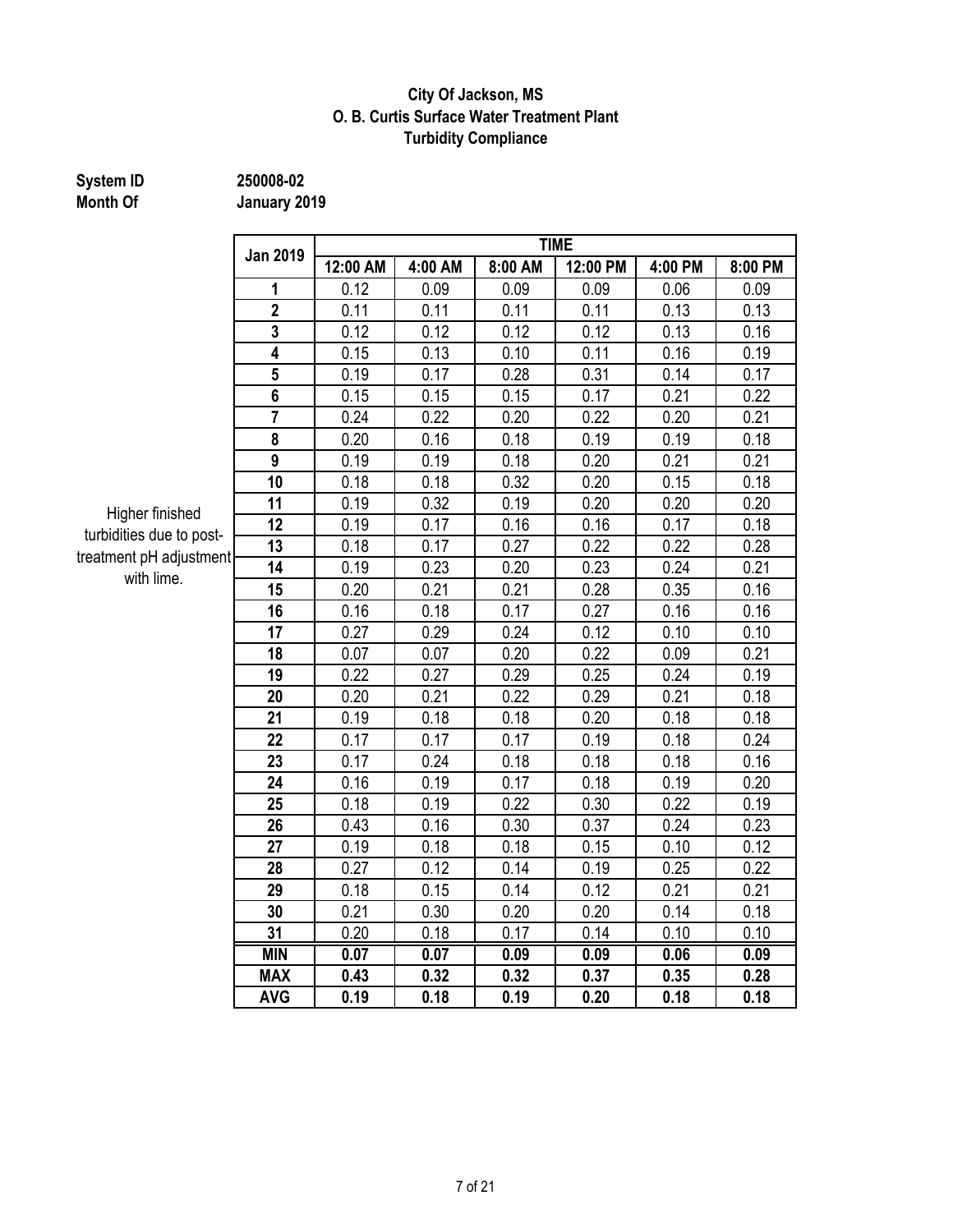#### **City Of Jackson, MS O. B. Curtis Surface Water Treatment Plant Disinfectant Compliance**

# **System ID** 250008-02<br> **Month Of** January 20

|                         | <b>TIME</b>      |                  |         |                  |                  |                  |  |  |  |  |
|-------------------------|------------------|------------------|---------|------------------|------------------|------------------|--|--|--|--|
| <b>Jan 2019</b>         | 12:00 AM         | 4:00 AM          | 8:00 AM | 12:00 PM         | 4:00 PM          | 8:00 PM          |  |  |  |  |
| 1                       | 2.5              | 2.6              | 2.7     | 2.8              | 2.3              | 1.9              |  |  |  |  |
| $\overline{2}$          | 1.9              | $\overline{2.1}$ | 2.4     | $\overline{2.4}$ | 2.4              | 2.4              |  |  |  |  |
| 3                       | 2.5              | 2.6              | 2.7     | 2.6              | 2.7              | 2.7              |  |  |  |  |
| $\overline{\mathbf{4}}$ | 3.0              | 2.8              | 2.2     | 1.6              | 2.6              | 2.3              |  |  |  |  |
| $5\overline{)}$         | 2.0              | 2.5              | 2.5     | 2.5              | 2.4              | 1.5              |  |  |  |  |
| $\overline{\mathbf{6}}$ | 2.5              | 2.5              | 2.1     | 2.1              | 2.1              | 1.1              |  |  |  |  |
| $\overline{7}$          | 1.8              | 2.0              | 2.7     | 2.4              | 2.0              | 2.7              |  |  |  |  |
| 8                       | 3.0              | $\overline{2.0}$ | 2.4     | 2.3              | 2.5              | 2.6              |  |  |  |  |
| 9                       | 2.4              | 2.7              | 2.7     | 2.7              | 2.3              | 2.2              |  |  |  |  |
| 10                      | 2.1              | 2.1              | 2.3     | 2.1              | 2.5              | 1.8              |  |  |  |  |
| 11                      | 2.0              | 2.3              | 2.3     | 2.8              | 1.9              | 1.8              |  |  |  |  |
| 12                      | 1.9              | 2.1              | 2.2     | 2.4              | 2.3              | 2.3              |  |  |  |  |
| 13                      | 2.4              | 2.7              | 2.6     | 2.4              | 2.2              | 2.3              |  |  |  |  |
| 14                      | 2.3              | 2.3              | 2.3     | 2.3              | 2.3              | 2.4              |  |  |  |  |
| 15                      | 2.4              | 2.2              | 2.2     | 2.2              | 2.4              | 2.6              |  |  |  |  |
| 16                      | 2.7              | 2.6              | 2.4     | 2.5              | 2.6              | 2.6              |  |  |  |  |
| 17                      | 3.0              | 2.0              | 2.5     | 1.7              | 2.6              | 3.4              |  |  |  |  |
| 18                      | 3.3              | 3.0              | 3.0     | 2.9              | 2.9              | 3.0              |  |  |  |  |
| 19                      | 3.1              | 3.4              | 3.2     | 3.2              | 3.2              | 3.1              |  |  |  |  |
| 20                      | 2.5              | 2.5              | 2.7     | 2.5              | 2.6              | 2.4              |  |  |  |  |
| 21                      | 2.7              | 2.8              | 2.8     | 2.8              | 2.6              | 2.5              |  |  |  |  |
| 22                      | 2.5              | 2.7              | 2.5     | 2.4              | 1.5              | 2.0              |  |  |  |  |
| 23                      | 2.5              | 2.3              | 2.3     | 2.7              | 2.7              | 2.7              |  |  |  |  |
| 24                      | 2.8              | 2.8              | 2.7     | 2.7              | 2.7              | 2.7              |  |  |  |  |
| 25                      | 2.8              | 2.4              | 2.3     | 2.4              | 2.0              | 2.7              |  |  |  |  |
| 26                      | 2.8              | 2.9              | 2.6     | 2.7              | 2.6              | 2.6              |  |  |  |  |
| 27                      | 2.6              | 2.8              | 2.6     | 2.5              | 2.6              | 2.5              |  |  |  |  |
| 28                      | 2.4              | 2.0              | 2.7     | 2.0              | 2.5              | 2.7              |  |  |  |  |
| 29                      | 2.2              | 2.3              | 2.6     | 2.8              | 2.2              | 2.0              |  |  |  |  |
| 30                      | 2.3              | 2.1              | 2.4     | 3.5              | 2.4              | 2.6              |  |  |  |  |
| 31                      | 2.6              | 2.7              | 2.7     | 1.8              | 2.1              | 2.8              |  |  |  |  |
| <b>MIN</b>              | $\overline{1.8}$ | $\overline{2.0}$ | 2.1     | 1.6              | $\overline{1.5}$ | $\overline{1.1}$ |  |  |  |  |
| <b>MAX</b>              | 3.3              | 3.4              | 3.2     | 3.5              | 3.2              | 3.4              |  |  |  |  |
| <b>AVG</b>              | 2.5              | 2.5              | 2.5     | 2.5              | 2.4              | 2.4              |  |  |  |  |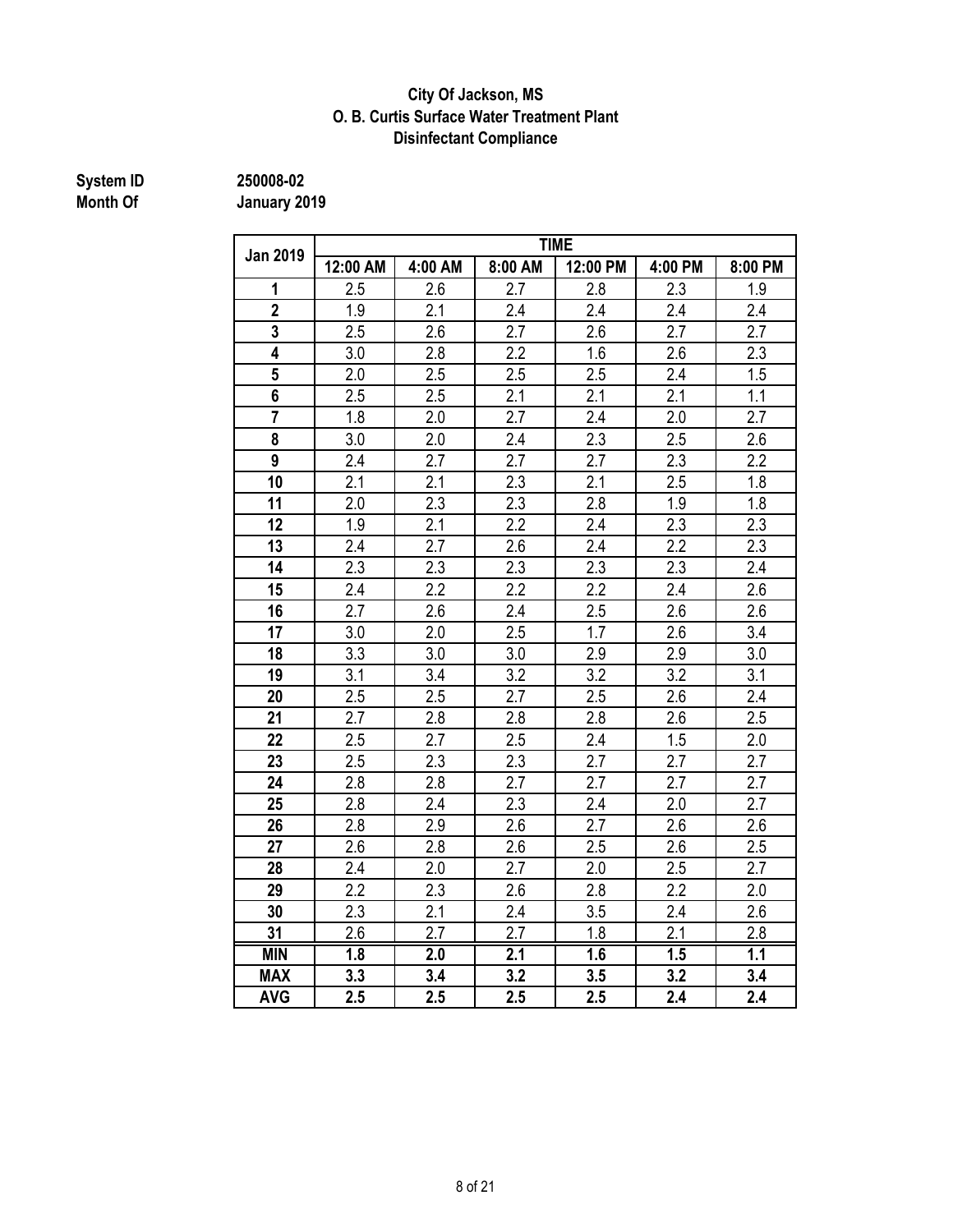### 9 of 21

#### **CITY OF JACKSON J. H. Fewell Water Treament Plant Monthly Report**

### **System ID 250008-01 Month of January 2019**

1. Total number of turbidity measurements taken during the month.

2. Percentage of turbidity that were equal to or less than the turbidity limit of 0.3 NTU. 98.8%

3. Number of filters that exceeded 0.5 NTU in 2 consecutive readings taken 15 min. apart after first four hours of operation.

4. Number of filters that exceeded 1.0 NTU in 2 consecutive readings taken 15 min. apart in 3 consecutive months.

5. Lowest daily disinfectant concentration entering the distribution system in mg/l.

| 6. Date and duration of each period the disinfectant fell below 0.2 mg/l for more than an hour while |
|------------------------------------------------------------------------------------------------------|
| entering the distribution system.                                                                    |

7. Total number of disinfectant residual measured in the distribution system where total coliform samples were collected.

8. Number of instances where disinfectant was not measured in the distribution system where total coliform samples were collected.

9. Number of instances where disinfectant was measured in the distributed system but not detected. NONE

|    | . .            |    | . . |                | . . | $\sim$   |            |    |     |
|----|----------------|----|-----|----------------|-----|----------|------------|----|-----|
|    | 2.6            |    | 2.4 | 13             |     | 19       | າ າ<br>v.L | 25 |     |
| 2  | v. I           |    | 2.9 | 14             | 3.5 | 20       | 2.7        | 26 | 2.9 |
| 3  | 2.8            | 9  | 2.9 | 15             | 2.9 | 21       | ററ<br>v.v  | 27 | 3.3 |
| 4  | 7 <sup>7</sup> | 10 | 2.4 | 16             | 2.6 | 22       | 27         | 28 | 3.3 |
| 5  | っっ<br>J.Z      |    | 2.7 | 17             | 2.9 | 23       | 2.9        | 29 | 3.1 |
| c. | 27             | 12 | 20  | 1 <sub>Q</sub> | っょ  | $\Omega$ | 21         | 20 | ን ድ |





NONE





NONE

NONE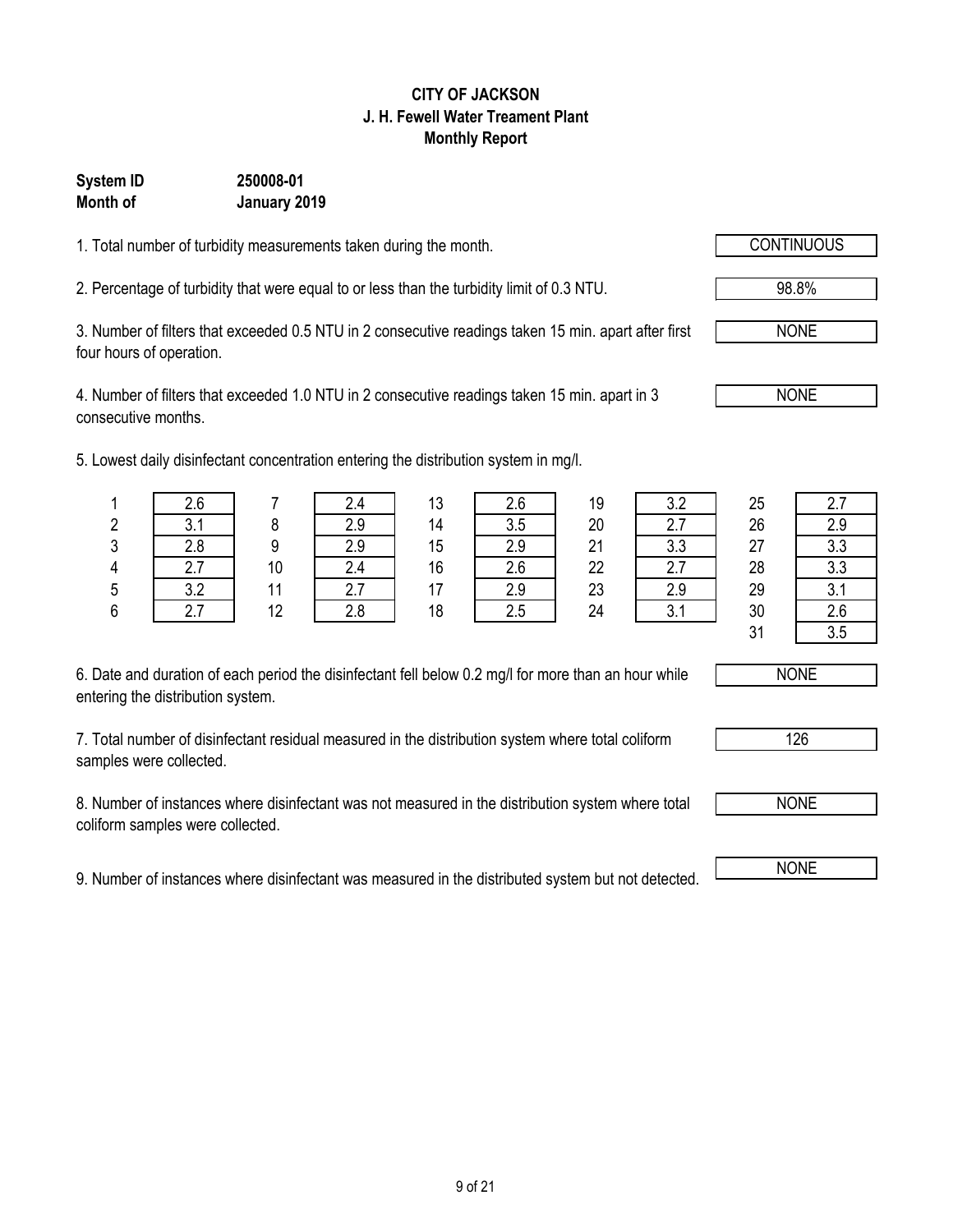#### **J. H. Fewell Surface Water Treament Plant Turbidity Compliance Report City of Jackson, MS**

# **System ID** 250008-01<br> **MONTH** January 20

**MONTH January 2019**

|                         |            |                | <b>TURBIDITIES (NTU)</b> |             |
|-------------------------|------------|----------------|--------------------------|-------------|
| Jan 2019                | <b>RAW</b> | <b>SETTLED</b> | <b>FILTER</b>            | <b>HS#1</b> |
| 1                       | 29.1       | 0.82           | 0.14                     | 0.22        |
| $\overline{2}$          | 31.4       | 0.57           | 0.16                     | 0.30        |
| $\overline{\mathbf{3}}$ | 38.2       | 0.51           | 0.18                     | 0.36        |
| 4                       | 40.3       | 0.93           | 0.20                     | 0.26        |
| 5                       | 41.0       | 0.57           | 0.19                     | 0.25        |
| 6                       | 40.2       | 0.53           | 0.17                     | 0.25        |
| $\overline{7}$          | 46.9       | 1.18           | 0.17                     | 0.29        |
| 8                       | 40.5       | 0.62           | 0.17                     | 0.22        |
| 9                       | 40.6       | 0.50           | 0.18                     | 0.28        |
| 10                      | 41.3       | 1.61           | 0.19                     | 0.35        |
| 11                      | 41.8       | 1.71           | 0.11                     | 0.29        |
| 12                      | 36.5       | 0.58           | 0.26                     | 0.20        |
| 13                      | 39.7       | 1.20           | 0.16                     | 0.20        |
| 14                      | 43.2       | 1.28           | 0.16                     | 0.17        |
| 15                      | 39.3       | 1.02           | 0.18                     | 0.26        |
| 16                      | 33.2       | 1.43           | 0.18                     | 0.26        |
| 17                      | 31.9       | 0.70           | 0.19<br>0.20             | 0.22        |
| 18                      | 33.1       | 0.75           |                          | 0.22        |
| 19                      | 31.4       | 0.80           | 0.18                     | 0.22        |
| 20                      | 59.2       | 0.66           | 0.20                     | 0.22        |
| 21                      | 52.5       | 1.10           | 0.20                     | 0.13        |
| 22                      | 30.9       | 0.34           | 0.14                     | 0.10        |
| 23                      | 32.3       | 0.88           | 0.20                     | 0.12        |
| 24                      | 37.9       | 0.59           | 0.17                     | 0.31        |
| 25                      | 35.4       | 0.44           | 0.19                     | 0.12        |
| 26                      | 33.9       | 0.50           | 0.22                     | 0.14        |
| 27                      | 32.1       | 0.35           | 0.16                     | 0.13        |
| 28                      | 28.7       | 0.66           | 0.21                     | 0.14        |
| 29                      | 38.8       | 0.77           | 0.15                     | 0.12        |
| 30                      | 39.4       | 0.78           | 0.17                     | 0.16        |
| 31                      | 36.9       | 0.36           | 0.06                     | 0.13        |
| <b>MIN</b>              | 28.7       | 0.34           | 0.06                     | 0.10        |
| <b>MAX</b>              | 59.2       | 1.71           | 0.26                     | 0.36        |
| <b>AVG</b>              | 38.0       | 0.80           | 0.18                     | 0.19        |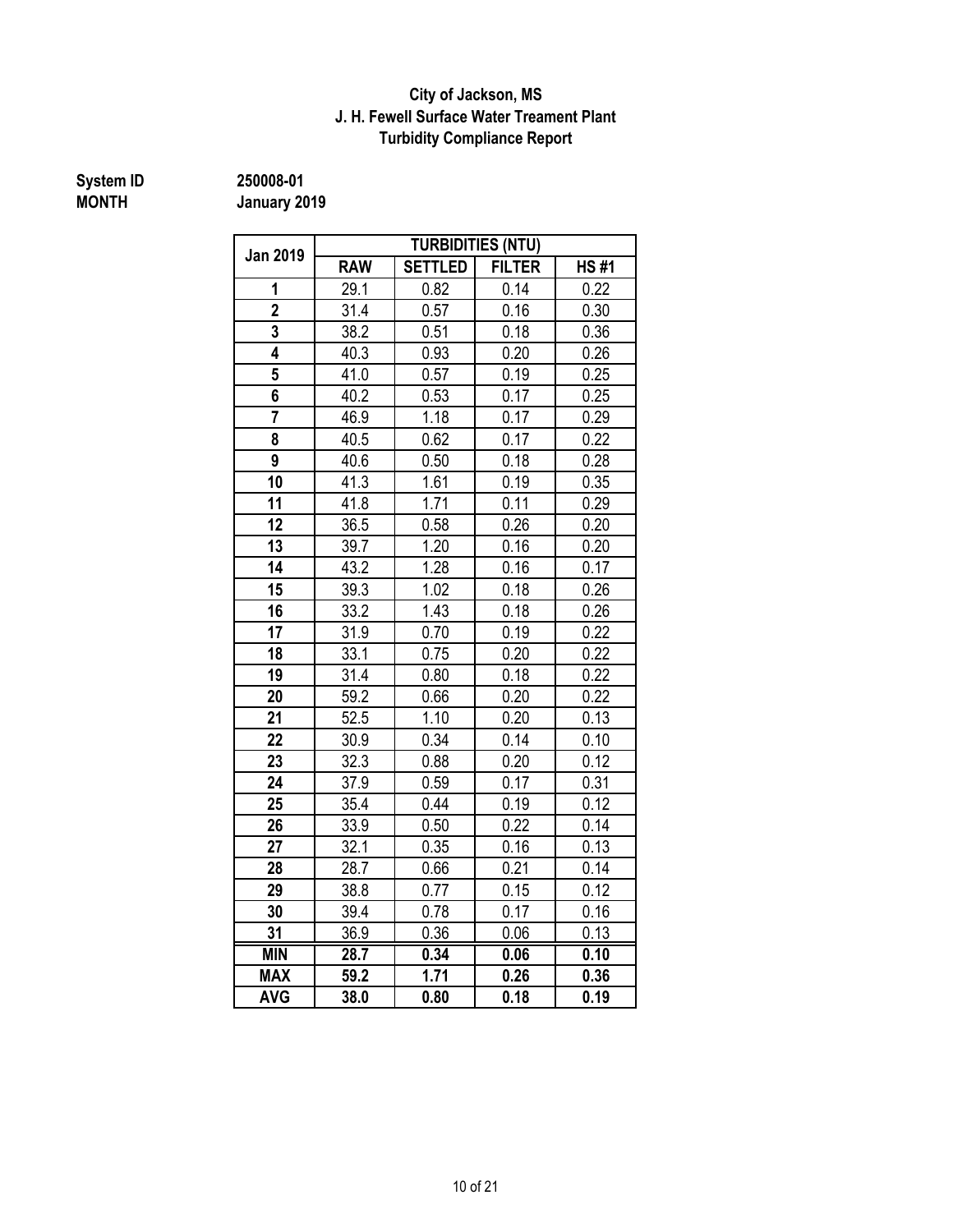#### **J. H. Fewell Surface Water Treament Plant Turbidity Compliance City of Jackson, MS**

# **MONTH January 2019**

**System ID 250008-01**

| <b>Jan 2019</b> |          | <b>TIME</b> |         |          |         |         |  |  |  |  |
|-----------------|----------|-------------|---------|----------|---------|---------|--|--|--|--|
|                 | 12:00 AM | 4:00 AM     | 8:00 AM | 12:00 PM | 4:00 PM | 8:00 PM |  |  |  |  |
| 1               | 0.20     | 0.16        | 0.16    | 0.16     | 0.14    | 0.22    |  |  |  |  |
| $\overline{2}$  | 0.24     | 0.29        | 0.30    | 0.23     | 0.29    | 0.30    |  |  |  |  |
| 3               | 0.28     | 0.31        | 0.36    | 0.34     | 0.26    | 0.26    |  |  |  |  |
| 4               | 0.26     | 0.26        | 0.26    | 0.26     | 0.26    | 0.25    |  |  |  |  |
| 5               | 0.25     | 0.25        | 0.25    | 0.25     | 0.25    | 0.25    |  |  |  |  |
| 6               | 0.25     | 0.25        | 0.25    | 0.25     | 0.25    | 0.22    |  |  |  |  |
| $\overline{7}$  | 0.23     | 0.29        | 0.29    | 0.21     | 0.18    | 0.15    |  |  |  |  |
| 8               | 0.13     | 0.13        | 0.22    | 0.20     | 0.15    | 0.14    |  |  |  |  |
| 9               | 0.17     | 0.19        | 0.28    | 0.22     | 0.27    | 0.28    |  |  |  |  |
| 10              | 0.33     | 0.35        | 0.30    | 0.29     | 0.29    | 0.29    |  |  |  |  |
| 11              | 0.29     | 0.29        | 0.29    | 0.29     | 0.20    | 0.20    |  |  |  |  |
| 12              | 0.20     | 0.20        | 0.20    | 0.20     | 0.20    | 0.20    |  |  |  |  |
| 13              | 0.20     | 0.20        | 0.20    | 0.20     | 0.17    | 0.17    |  |  |  |  |
| 14              | 0.17     | 0.17        | 0.17    | 0.17     | 0.17    | 0.17    |  |  |  |  |
| 15              | 0.17     | 0.17        | 0.17    | 0.26     | 0.26    | 0.26    |  |  |  |  |
| 16              | 0.26     | 0.26        | 0.26    | 0.26     | 0.21    | 0.21    |  |  |  |  |
| 17              | 0.21     | 0.21        | 0.21    | 0.22     | 0.22    | 0.22    |  |  |  |  |
| 18              | 0.22     | 0.22        | 0.22    | 0.22     | 0.22    | 0.22    |  |  |  |  |
| 19              | 0.22     | 0.22        | 0.22    | 0.22     | 0.22    | 0.22    |  |  |  |  |
| 20              | 0.22     | 0.22        | 0.22    | 0.10     | 0.12    | 0.12    |  |  |  |  |
| 21              | 0.12     | 0.12        | 0.13    | 0.12     | 0.11    | 0.10    |  |  |  |  |
| 22              | 0.09     | 0.09        | 0.10    | 0.10     | 0.10    | 0.09    |  |  |  |  |
| 23              | 0.10     | 0.12        | 0.10    | 0.12     | 0.11    | 0.10    |  |  |  |  |
| 24              | 0.10     | 0.11        | 0.12    | 0.31     | 0.11    | 0.11    |  |  |  |  |
| 25              | 0.12     | 0.12        | 0.11    | 0.11     | 0.09    | 0.09    |  |  |  |  |
| 26              | 0.09     | 0.10        | 0.14    | 0.13     | 0.12    | 0.11    |  |  |  |  |
| 27              | 0.11     | 0.12        | 0.11    | 0.13     | 0.11    | 0.10    |  |  |  |  |
| 28              | 0.13     | 0.13        | 0.13    | 0.14     | 0.12    | 0.11    |  |  |  |  |
| 29              | 0.10     | 0.10        | 0.11    | 0.11     | 0.12    | 0.12    |  |  |  |  |
| 30              | 0.14     | 0.16        | 0.16    | 0.16     | 0.13    | 0.11    |  |  |  |  |
| 31              | 0.10     | 0.10        | 0.13    | 0.12     | 0.11    | 0.10    |  |  |  |  |
| <b>MIN</b>      | 0.09     | 0.09        | 0.10    | 0.10     | 0.09    | 0.09    |  |  |  |  |
| <b>MAX</b>      | 0.33     | 0.35        | 0.36    | 0.34     | 0.29    | 0.30    |  |  |  |  |
| <b>AVG</b>      | 0.18     | 0.19        | 0.20    | 0.20     | 0.18    | 0.18    |  |  |  |  |

Higher finished turbidities due to posttreatment lime addition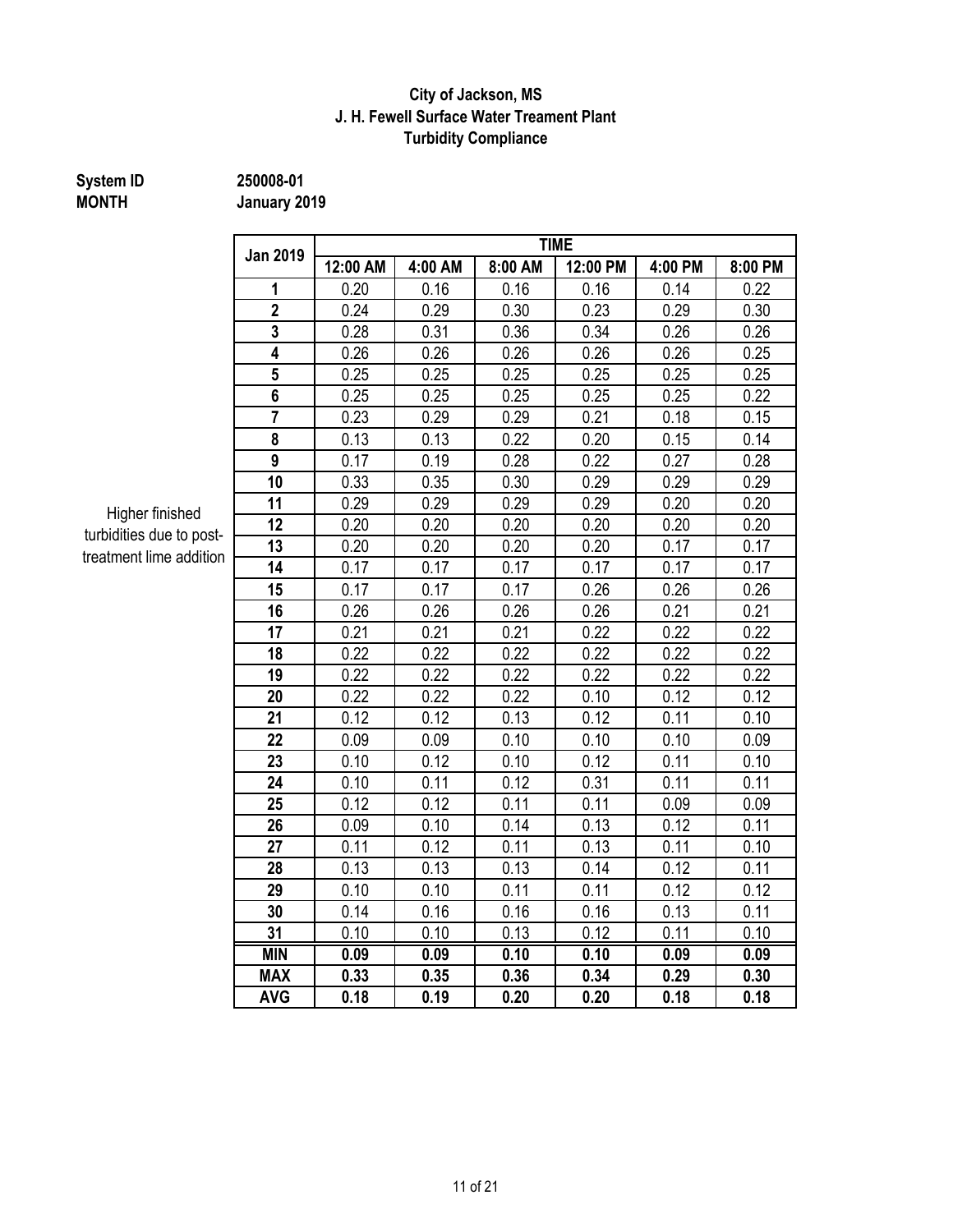#### **Disinfectant Compliance City Of Jackson, MS J. H. Fewell Surface Water Treatment Plant**

# **System ID** 250008-01<br> **MONTH** January 20

**MONTH January 2019**

|                 |          |         |         | <b>TIME</b>      |         |                  |
|-----------------|----------|---------|---------|------------------|---------|------------------|
| <b>Jan 2019</b> | 12:00 AM | 4:00 AM | 8:00 AM | 12:00 PM         | 4:00 PM | 8:00 PM          |
| 1               | 3.1      | 2.8     | 3.2     | 2.9              | 2.6     | 3.0              |
| $\overline{2}$  | 3.1      | 3.1     | 3.1     | 3.1              | 3.1     | 3.1              |
| $\overline{3}$  | 3.0      | 2.9     | 2.9     | 2.9              | 2.8     | 2.8              |
| 4               | 2.7      | 2.7     | 2.7     | 2.8              | 3.2     | 3.2              |
| 5               | 3.2      | 3.2     | 3.3     | 3.2              | 3.2     | 3.2              |
| 6               | 3.2      | 3.1     | 3.1     | 2.7              | 2.9     | 3.1              |
| $\overline{7}$  | 3.2      | 3.1     | 3.2     | 2.4              | 3.1     | 2.8              |
| 8               | 2.9      | 2.9     | 3.1     | 3.1              | 3.1     | 3.0              |
| 9               | 2.9      | 2.9     | 3.2     | 3.1              | 3.2     | 3.1              |
| 10              | 3.4      | 2.8     | 2.4     | 2.9              | 2.7     | 2.6              |
| 11              | 2.7      | 3.2     | 2.8     | 2.7              | 2.9     | 3.0              |
| 12              | 2.9      | 2.9     | 2.9     | 3.0              | 2.9     | 2.8              |
| 13              | 2.7      | 2.6     | 2.8     | 3.3              | 3.6     | 3.9              |
| 14              | 3.5      | 3.5     | 3.5     | 3.9              | 3.7     | 3.9              |
| 15              | 3.9      | 3.9     | 3.0     | 3.0              | 3.1     | 2.9              |
| 16              | 2.7      | 2.6     | 3.3     | 3.4              | 3.6     | 3.8              |
| 17              | 3.8      | 2.9     | 3.7     | 3.8              | 3.8     | 3.8              |
| 18              | 3.9      | 3.8     | 2.9     | $\overline{2.7}$ | 2.7     | 2.5              |
| 19              | 3.7      | 3.7     | 3.8     | 3.2              | 3.3     | 3.7              |
| 20              | 3.2      | 3.8     | 3.3     | 2.8              | 2.7     | 3.6              |
| 21              | 3.4      | 3.8     | 3.6     | 3.5              | 3.4     | 3.3              |
| 22              | 3.4      | 2.7     | 3.6     | 3.5              | 3.4     | 3.4              |
| 23              | 3.4      | 2.9     | 3.2     | 3.2              | 3.2     | 3.3              |
| 24              | 3.3      | 3.2     | 3.1     | 3.1              | 3.2     | $\overline{3.2}$ |
| 25              | 3.3      | 3.3     | 2.8     | 2.7              | 3.2     | 3.2              |
| 26              | 3.2      | 3.2     | 2.9     | 3.0              | 3.2     | 3.2              |
| 27              | 3.4      | 3.3     | 3.3     | 3.3              | 3.4     | 3.3              |
| 28              | 3.4      | 3.4     | 3.4     | 3.4              | 3.3     | 3.4              |
| 29              | 3.4      | 3.4     | 3.3     | 3.3              | 3.3     | 3.1              |
| 30              | 2.9      | 2.6     | 3.5     | 3.5              | 3.7     | 3.7              |
| 31              | 3.6      | 3.6     | 3.6     | 3.5              | 3.5     | 3.5              |
| <b>MIN</b>      | 2.7      | 2.6     | 2.4     | 2.4              | 2.6     | 2.5              |
| <b>MAX</b>      | 3.9      | 3.9     | 3.8     | 3.9              | 3.8     | 3.9              |
| <b>AVG</b>      | 3.2      | 3.2     | 3.2     | 3.1              | 3.2     | 3.2              |

12 of 21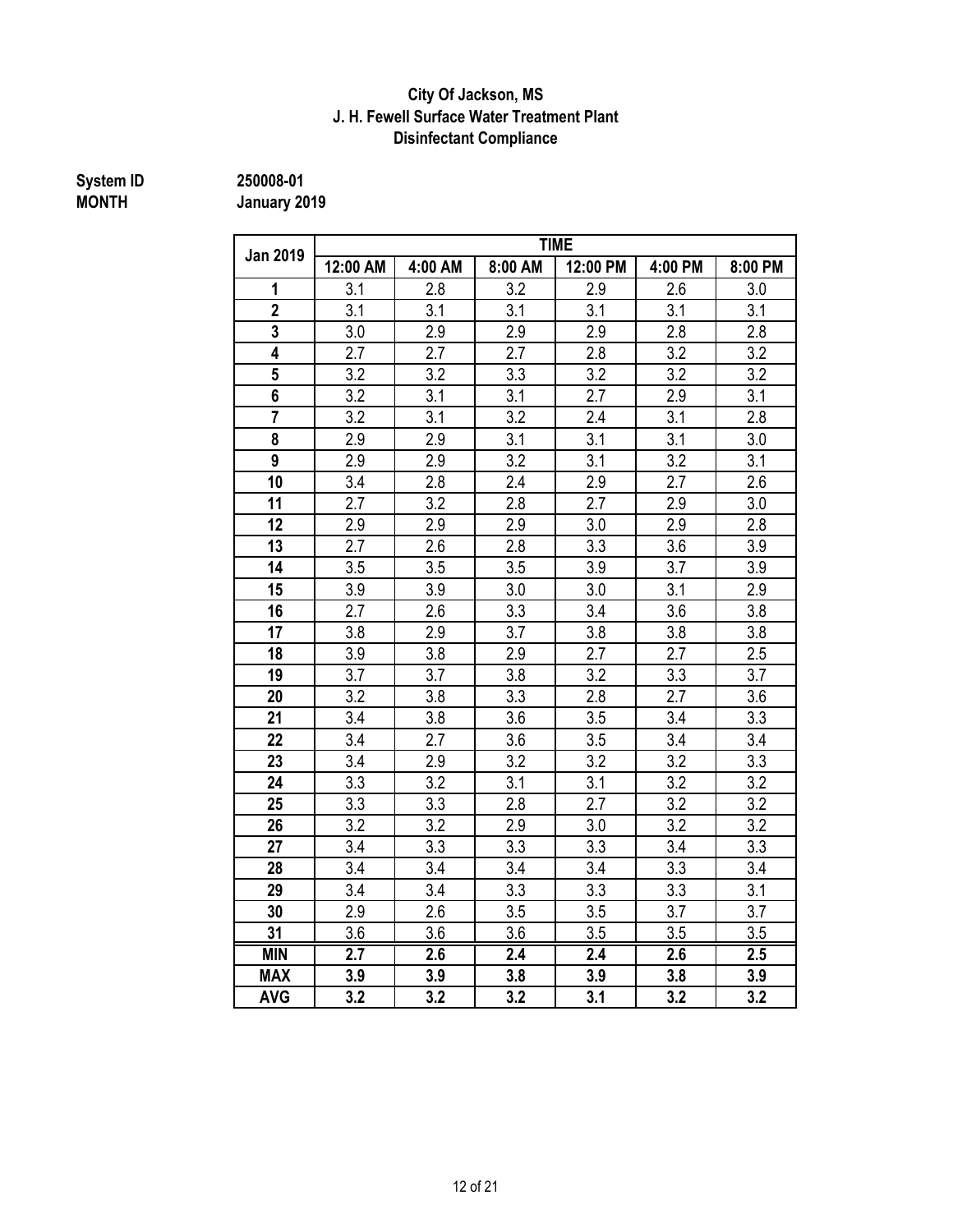### **CITY OF JACKSON DISTRIBUTION SYSTEM DISINFECTANT DATA**

| System ID | 250008       |
|-----------|--------------|
| Month of  | January 2019 |

|                 | No. of sites,<br>disinfectant residual<br>measured (a) | No. of sites, no<br>disinfectant measured,<br>HPC measured (b) | No. of sites,<br>disinfectant residual<br>not detected, no HPC<br>measured (c) | No. of sites,<br>disinfectant residual<br>not detected. HPC><br>500/ml (d) | No. of sites,<br>disinfectant residual<br>not measured. HPC ><br>500/ml (e) |
|-----------------|--------------------------------------------------------|----------------------------------------------------------------|--------------------------------------------------------------------------------|----------------------------------------------------------------------------|-----------------------------------------------------------------------------|
| <b>DATE</b>     | COL <sub>2</sub>                                       | COL <sub>3</sub>                                               | COL <sub>4</sub>                                                               | COL <sub>5</sub>                                                           | COL <sub>6</sub>                                                            |
| 1               |                                                        |                                                                |                                                                                |                                                                            |                                                                             |
| $\overline{2}$  | 6                                                      |                                                                |                                                                                |                                                                            |                                                                             |
| 3               |                                                        |                                                                |                                                                                |                                                                            |                                                                             |
| 4               |                                                        |                                                                |                                                                                |                                                                            |                                                                             |
| $\overline{5}$  |                                                        |                                                                |                                                                                |                                                                            |                                                                             |
| $\overline{6}$  |                                                        |                                                                |                                                                                |                                                                            |                                                                             |
| $\overline{7}$  | 52                                                     |                                                                |                                                                                |                                                                            |                                                                             |
| 8               | 52                                                     |                                                                |                                                                                |                                                                            |                                                                             |
| $\overline{9}$  | $\overline{9}$                                         |                                                                |                                                                                |                                                                            |                                                                             |
| 10              | $\overline{7}$                                         |                                                                |                                                                                |                                                                            |                                                                             |
| 11              |                                                        |                                                                |                                                                                |                                                                            |                                                                             |
| 12              |                                                        |                                                                |                                                                                |                                                                            |                                                                             |
| 13              |                                                        |                                                                |                                                                                |                                                                            |                                                                             |
| 14              |                                                        |                                                                |                                                                                |                                                                            |                                                                             |
| 15              |                                                        |                                                                |                                                                                |                                                                            |                                                                             |
| 16              |                                                        |                                                                |                                                                                |                                                                            |                                                                             |
| $\overline{17}$ |                                                        |                                                                |                                                                                |                                                                            |                                                                             |
| $\overline{18}$ |                                                        |                                                                |                                                                                |                                                                            |                                                                             |
| 19              |                                                        |                                                                |                                                                                |                                                                            |                                                                             |
| 20              |                                                        |                                                                |                                                                                |                                                                            |                                                                             |
| 21              |                                                        |                                                                |                                                                                |                                                                            |                                                                             |
| 22              |                                                        |                                                                |                                                                                |                                                                            |                                                                             |
| $\overline{23}$ |                                                        |                                                                |                                                                                |                                                                            |                                                                             |
| 24              |                                                        |                                                                |                                                                                |                                                                            |                                                                             |
| $\overline{25}$ |                                                        |                                                                |                                                                                |                                                                            |                                                                             |
| 26              |                                                        |                                                                |                                                                                |                                                                            |                                                                             |
| 27              |                                                        |                                                                |                                                                                |                                                                            |                                                                             |
| 28              |                                                        |                                                                |                                                                                |                                                                            |                                                                             |
| 29              |                                                        |                                                                |                                                                                |                                                                            |                                                                             |
| 30              |                                                        |                                                                |                                                                                |                                                                            |                                                                             |
| 31              |                                                        |                                                                |                                                                                |                                                                            |                                                                             |
| Total           | 126                                                    | $\overline{0}$                                                 | $\overline{0}$                                                                 | $\pmb{0}$                                                                  | $\overline{0}$                                                              |

$$
V = (c+d+e)/(a+b)^*100
$$

 $V = 0$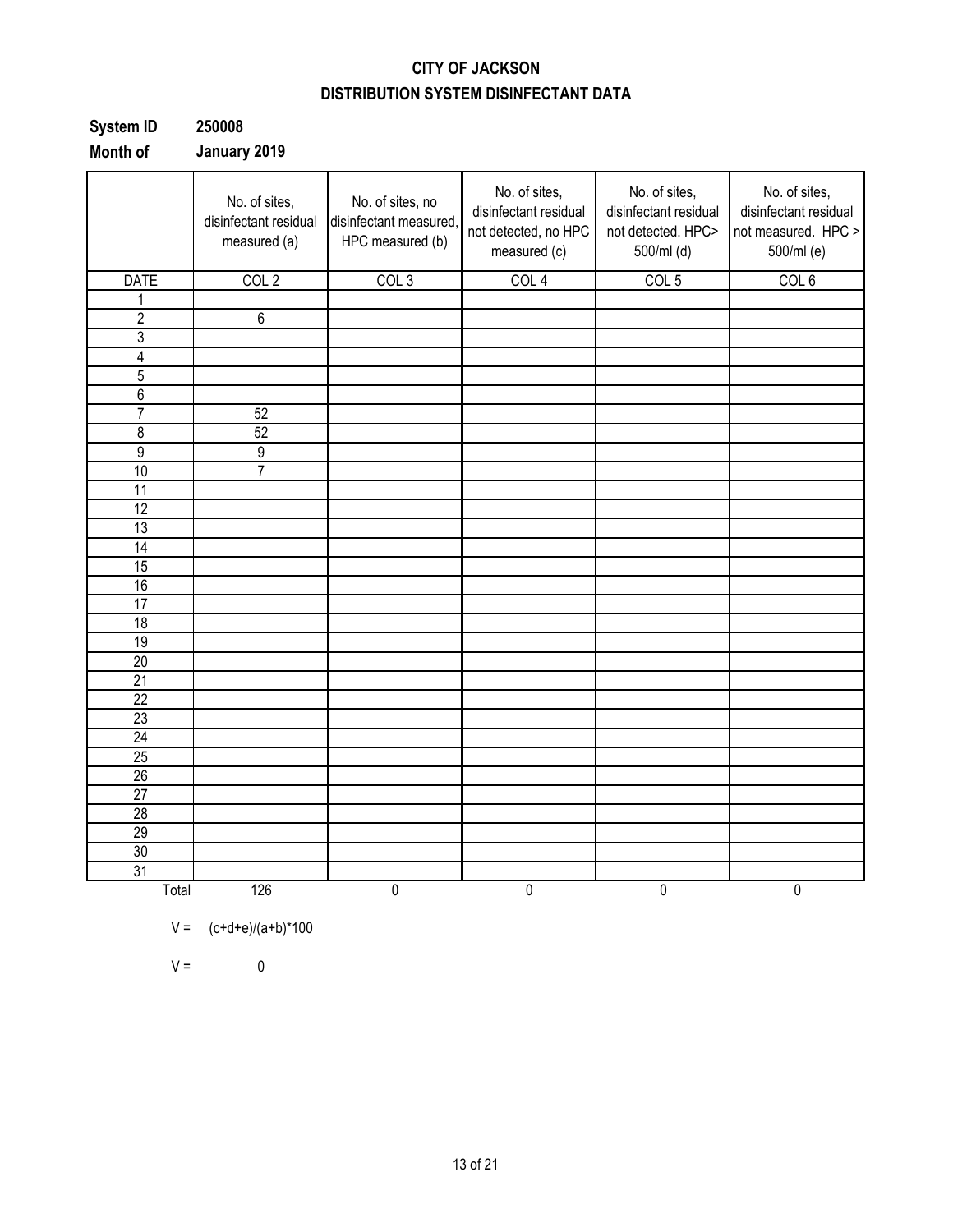### **CITY OF JACKSON CHLORINE DIOXIDE COMPLIANCE**

|                  |                  | <b>SYSTEM ID: 250008-02</b> |                  | <b>SYSTEM ID: 250008-01</b> | <b>DISTRIBUT</b> |                  |
|------------------|------------------|-----------------------------|------------------|-----------------------------|------------------|------------------|
| <b>Jan-19</b>    |                  | <b>O.B. CURTIS</b>          |                  | J. H. FEWELL                | <b>DATE</b>      | <b>SITE</b>      |
|                  | CIO <sub>2</sub> | CIO.                        | CIO <sub>2</sub> | CIO.                        |                  | Olympia          |
|                  |                  |                             |                  |                             |                  | <b>Boling St</b> |
| $\mathbf 1$      | <b>OFF</b>       | <b>OFF</b>                  | <b>OFF</b>       | <b>OFF</b>                  |                  | John Hopkins     |
| $\mathbf{2}$     | <b>OFF</b>       | <b>OFF</b>                  | <b>OFF</b>       | <b>OFF</b>                  |                  |                  |
| 3                | <b>OFF</b>       | <b>OFF</b>                  | <b>OFF</b>       | <b>OFF</b>                  |                  |                  |
| $\overline{4}$   | <b>OFF</b>       | <b>OFF</b>                  | <b>OFF</b>       | <b>OFF</b>                  |                  |                  |
| $\overline{5}$   | <b>OFF</b>       | <b>OFF</b>                  | <b>OFF</b>       | <b>OFF</b>                  |                  |                  |
| $\boldsymbol{6}$ | <b>OFF</b>       | <b>OFF</b>                  | <b>OFF</b>       | <b>OFF</b>                  |                  |                  |
| $\overline{7}$   | <b>OFF</b>       | <b>OFF</b>                  | <b>OFF</b>       | <b>OFF</b>                  |                  |                  |
| 8                | <b>OFF</b>       | <b>OFF</b>                  | <b>OFF</b>       | <b>OFF</b>                  |                  |                  |
| $\boldsymbol{9}$ | <b>OFF</b>       | <b>OFF</b>                  | <b>OFF</b>       | <b>OFF</b>                  |                  |                  |
| 10               | <b>OFF</b>       | <b>OFF</b>                  | <b>OFF</b>       | <b>OFF</b>                  |                  |                  |
| 11               | <b>OFF</b>       | <b>OFF</b>                  | <b>OFF</b>       | <b>OFF</b>                  |                  |                  |
| 12               | <b>OFF</b>       | <b>OFF</b>                  | <b>OFF</b>       | <b>OFF</b>                  |                  |                  |
| 13               | <b>OFF</b>       | <b>OFF</b>                  | <b>OFF</b>       | <b>OFF</b>                  |                  |                  |
| 14               | <b>OFF</b>       | <b>OFF</b>                  | <b>OFF</b>       | <b>OFF</b>                  |                  |                  |
| 15               | <b>OFF</b>       | <b>OFF</b>                  | <b>OFF</b>       | <b>OFF</b>                  |                  |                  |
| 16               | <b>OFF</b>       | <b>OFF</b>                  | <b>OFF</b>       | <b>OFF</b>                  |                  |                  |
| 17               | <b>OFF</b>       | <b>OFF</b>                  | <b>OFF</b>       | <b>OFF</b>                  |                  |                  |
| 18               | <b>OFF</b>       | <b>OFF</b>                  | <b>OFF</b>       | <b>OFF</b>                  |                  |                  |
| 19               | <b>OFF</b>       | <b>OFF</b>                  | <b>OFF</b>       | <b>OFF</b>                  |                  |                  |
| 20               | <b>OFF</b>       | <b>OFF</b>                  | <b>OFF</b>       | <b>OFF</b>                  |                  |                  |
| 21               | <b>OFF</b>       | <b>OFF</b>                  | <b>OFF</b>       | <b>OFF</b>                  |                  |                  |
| 22               | <b>OFF</b>       | <b>OFF</b>                  | <b>OFF</b>       | <b>OFF</b>                  |                  |                  |
| 23               | <b>OFF</b>       | <b>OFF</b>                  | <b>OFF</b>       | <b>OFF</b>                  |                  |                  |
| 24               | <b>OFF</b>       | <b>OFF</b>                  | <b>OFF</b>       | <b>OFF</b>                  |                  |                  |
| 25               | <b>OFF</b>       | <b>OFF</b>                  | <b>OFF</b>       | <b>OFF</b>                  |                  |                  |
| 26               | <b>OFF</b>       | <b>OFF</b>                  | <b>OFF</b>       | <b>OFF</b>                  |                  |                  |
| 27               | <b>OFF</b>       | <b>OFF</b>                  | <b>OFF</b>       | <b>OFF</b>                  |                  |                  |
| 28               | <b>OFF</b>       | <b>OFF</b>                  | <b>OFF</b>       | <b>OFF</b>                  |                  |                  |
| 29               | <b>OFF</b>       | <b>OFF</b>                  | <b>OFF</b>       | <b>OFF</b>                  |                  |                  |
| 30               | <b>OFF</b>       | <b>OFF</b>                  | <b>OFF</b>       | <b>OFF</b>                  |                  |                  |
| 31               | <b>OFF</b>       | <b>OFF</b>                  | <b>OFF</b>       | <b>OFF</b>                  |                  |                  |
|                  |                  |                             |                  |                             |                  |                  |

| <b>DISTRIBUTION SITES</b>                                          |                  |  |  |  |  |  |  |  |
|--------------------------------------------------------------------|------------------|--|--|--|--|--|--|--|
| CIO <sub>2</sub><br><b>SITE</b><br><b>DATE</b><br>CIO <sup>-</sup> |                  |  |  |  |  |  |  |  |
|                                                                    | Olympia          |  |  |  |  |  |  |  |
|                                                                    | <b>Boling St</b> |  |  |  |  |  |  |  |
|                                                                    | John Hopkins     |  |  |  |  |  |  |  |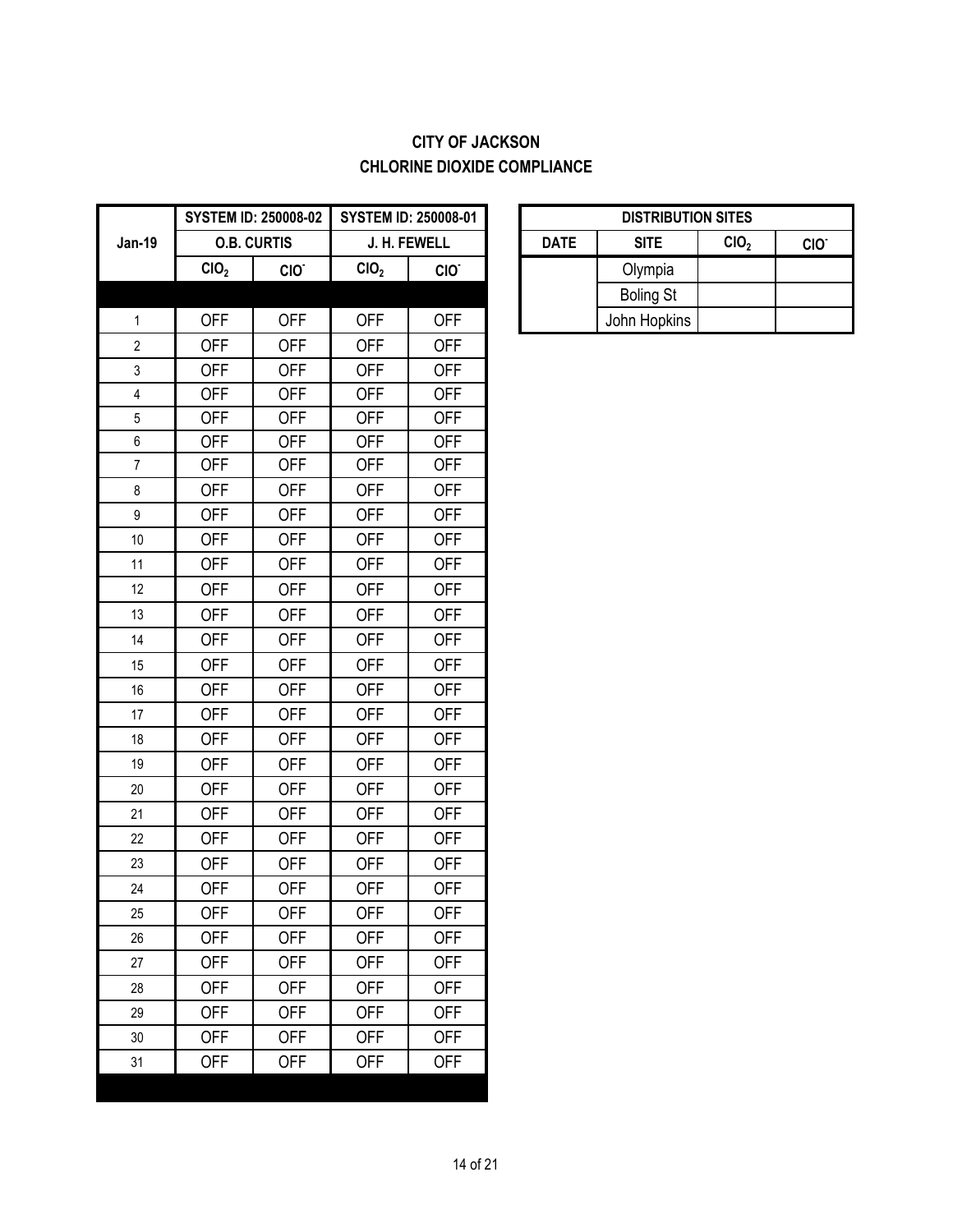#### **CITY OF JACKSON TOC REMOVAL SUMMARY**

| TOC Table- Required % Removal of TOC |                                            |                |       |  |  |  |  |  |
|--------------------------------------|--------------------------------------------|----------------|-------|--|--|--|--|--|
| Source<br>Water TOC<br>(ppm)         | Source Water Alkalinity, ppm<br>as $CaCO3$ |                |       |  |  |  |  |  |
|                                      | $0 - 60$                                   | $>60-120$      | >120  |  |  |  |  |  |
| $>2.0$ to 4.0                        | 35.0%                                      | 25.0%          | 15.0% |  |  |  |  |  |
| >4.0 to 8.0                          | 45.0%<br>35.0%<br>25.0%                    |                |       |  |  |  |  |  |
| >8.0                                 | 50.0%                                      | 30.0%<br>40.0% |       |  |  |  |  |  |
|                                      |                                            |                |       |  |  |  |  |  |

# **% ACTUAL TOC REMOVED = RAW TOC - FINISHED TOC X 100% RAW TOC**

|                | Source<br>Water TOC | TOC Table- Required % Removal of TOC      |                                   | Source Water Alkalinity, ppm                      |                                  | % ACTUAL TOC REMOVED =-           |                                  | <b>RAW TOC - FINISHED TOC</b><br><b>RAW TOC</b> | -X 100%                     |
|----------------|---------------------|-------------------------------------------|-----------------------------------|---------------------------------------------------|----------------------------------|-----------------------------------|----------------------------------|-------------------------------------------------|-----------------------------|
|                | (ppm)               | $0 - 60$                                  | as CaCO <sub>3</sub><br>$>60-120$ | $>120$                                            |                                  |                                   |                                  |                                                 |                             |
|                | >2.0 to 4.0         | 35.0%                                     | 25.0%                             | 15.0%                                             |                                  |                                   |                                  | % ACTUAL TOC REMOVED                            |                             |
|                | >4.0 to 8.0         | 45.0%                                     | 35.0%                             | 25.0%                                             |                                  | <b>TOC REMOVAL RATIO =-</b>       |                                  | <b>REQUIRED TOC REMOVAL</b>                     |                             |
|                | >8.0                | 50.0%                                     | 40.0%                             | 30.0%                                             |                                  |                                   |                                  |                                                 |                             |
|                |                     |                                           |                                   |                                                   | <b>TOC Summary</b>               |                                   |                                  | <b>TOC % Removal Summary</b>                    |                             |
| Date           |                     | Water<br><b>Treatment</b><br><b>Plant</b> |                                   | <b>Source Water</b><br><b>Alkalinity</b><br>(ppm) | <b>Source Water</b><br>TOC (ppm) | <b>Treated Water</b><br>TOC (ppm) | <b>Actual TOC</b><br>Removed (%) | <b>Required TOC</b><br>Removal (%)              | <b>TOC Removal</b><br>Ratio |
|                |                     | OBC HS1                                   |                                   | 11                                                | 12.9                             | 2.1                               | 83.7                             | 50.0                                            | 1.67                        |
| 1/3/2019       |                     | OBC HS2                                   |                                   | 11                                                | 12.9                             | 3.5                               | 72.9                             | 50.0                                            | 1.46                        |
|                |                     | JHF HS1                                   |                                   | 12                                                | 12.4                             | 4.6                               | 62.9                             | 50.0                                            | 1.26                        |
|                |                     | OBC HS1                                   |                                   | 10                                                | 12.8                             | 2.8                               | 78.1                             | 50.0                                            | 1.56                        |
| 1/7/2019       |                     | OBC HS2                                   |                                   | 10                                                | 12.8                             | 2.8                               | 78.1                             | 50.0                                            | 1.56                        |
|                |                     | JHF HS1                                   |                                   | 19                                                | 12.8                             | 3.0                               | 76.6                             | 50.0                                            | 1.53                        |
|                |                     | OBC HS1                                   |                                   | 8                                                 | 13.8                             | 3.7                               | 73.2                             | 50.0                                            | 1.46                        |
| 1/14/2019      |                     | OBC HS2                                   |                                   | 8                                                 | 13.8                             | 4.4                               | 68.1                             | 50.0                                            | 1.36                        |
|                |                     | JHF HS1                                   |                                   | 9                                                 | 12.7                             | 4.0                               | 68.5                             | 50.0                                            | 1.37                        |
|                |                     | OBC HS1                                   |                                   | 9                                                 | 10.6                             | 1.4                               | 86.8                             | 50.0                                            | 1.74                        |
| 1/22/2019      |                     | OBC HS2                                   |                                   | 9                                                 | 10.6                             | 1.7                               | 84.0                             | 50.0                                            | 1.68                        |
|                |                     | JHF HS1                                   |                                   | 8                                                 | 10.9                             | 1.7                               | 84.4                             | 50.0                                            | 1.69                        |
|                |                     | OBC HS1                                   |                                   | 7                                                 | 10.0                             | 3.3                               | 67.0                             | 50.0                                            | 1.34                        |
| 1/28/2019      |                     | OBC HS2                                   |                                   | $\overline{7}$                                    | 10.0                             | 4.6                               | 54.0                             | 50.0                                            | 1.08                        |
|                |                     | JHF HS1                                   |                                   | 10                                                | 10.8                             | 4.1                               | 62.0                             | 50.0                                            | 1.24                        |
|                |                     | OBC HS1                                   |                                   |                                                   |                                  |                                   | #DIV/0!                          |                                                 |                             |
|                |                     | OBC HS2                                   |                                   |                                                   |                                  |                                   | #DIV/0!                          |                                                 |                             |
|                |                     | JHF HS1                                   |                                   |                                                   |                                  |                                   | #DIV/0!                          |                                                 |                             |
|                |                     | OBC HS1                                   |                                   |                                                   |                                  |                                   | #DIV/0!                          |                                                 |                             |
|                |                     | OBC HS2                                   |                                   |                                                   |                                  |                                   | #DIV/0!                          |                                                 |                             |
|                |                     | JHF HS1                                   |                                   |                                                   |                                  |                                   | #DIV/0!                          |                                                 |                             |
|                |                     | OBC HS1                                   |                                   |                                                   |                                  |                                   | #DIV/0!                          |                                                 |                             |
|                |                     | OBC HS2                                   |                                   |                                                   |                                  |                                   | #DIV/0!                          |                                                 |                             |
|                |                     | JHF HS1                                   |                                   |                                                   |                                  |                                   | #DIV/0!                          |                                                 |                             |
|                |                     | OBC HS1                                   |                                   |                                                   |                                  |                                   | #DIV/0!                          |                                                 |                             |
|                |                     | OBC HS2                                   |                                   |                                                   |                                  |                                   | #DIV/0!                          |                                                 |                             |
|                |                     | JHF HS1                                   |                                   |                                                   |                                  |                                   | #DIV/0!                          |                                                 |                             |
|                |                     | OBC HS1                                   |                                   |                                                   |                                  |                                   | #DIV/0!                          |                                                 |                             |
|                |                     | OBC HS2                                   |                                   |                                                   |                                  |                                   | #DIV/0!                          |                                                 |                             |
|                |                     | JHF HS1                                   |                                   |                                                   |                                  |                                   | #DIV/0!                          |                                                 |                             |
|                |                     | OBC HS1                                   |                                   |                                                   |                                  |                                   | #DIV/0!                          |                                                 |                             |
|                |                     | OBC HS2                                   |                                   |                                                   |                                  |                                   | #DIV/0!                          |                                                 |                             |
|                |                     | JHF HS1                                   |                                   |                                                   |                                  |                                   | #DIV/0!                          |                                                 |                             |
|                |                     | OBC HS1                                   |                                   |                                                   |                                  |                                   | #DIV/0!                          |                                                 |                             |
|                |                     | OBC HS2                                   |                                   |                                                   |                                  |                                   | #DIV/0!                          |                                                 |                             |
|                |                     | JHF HS1                                   |                                   |                                                   |                                  |                                   | #DIV/0!                          |                                                 |                             |
| <b>RUNNING</b> |                     | OBC HS1                                   |                                   |                                                   |                                  |                                   |                                  |                                                 | 1.56                        |
| <b>ANNUAL</b>  |                     | OBC HS2                                   |                                   |                                                   |                                  |                                   |                                  |                                                 | 1.43                        |
| <b>AVERAGE</b> |                     | JHF HS1                                   |                                   |                                                   |                                  |                                   |                                  |                                                 | 1.42                        |
|                |                     |                                           |                                   |                                                   |                                  |                                   |                                  | TOTAL COMBINED RUNNING ANNUAL AVERAGE           | 1.47                        |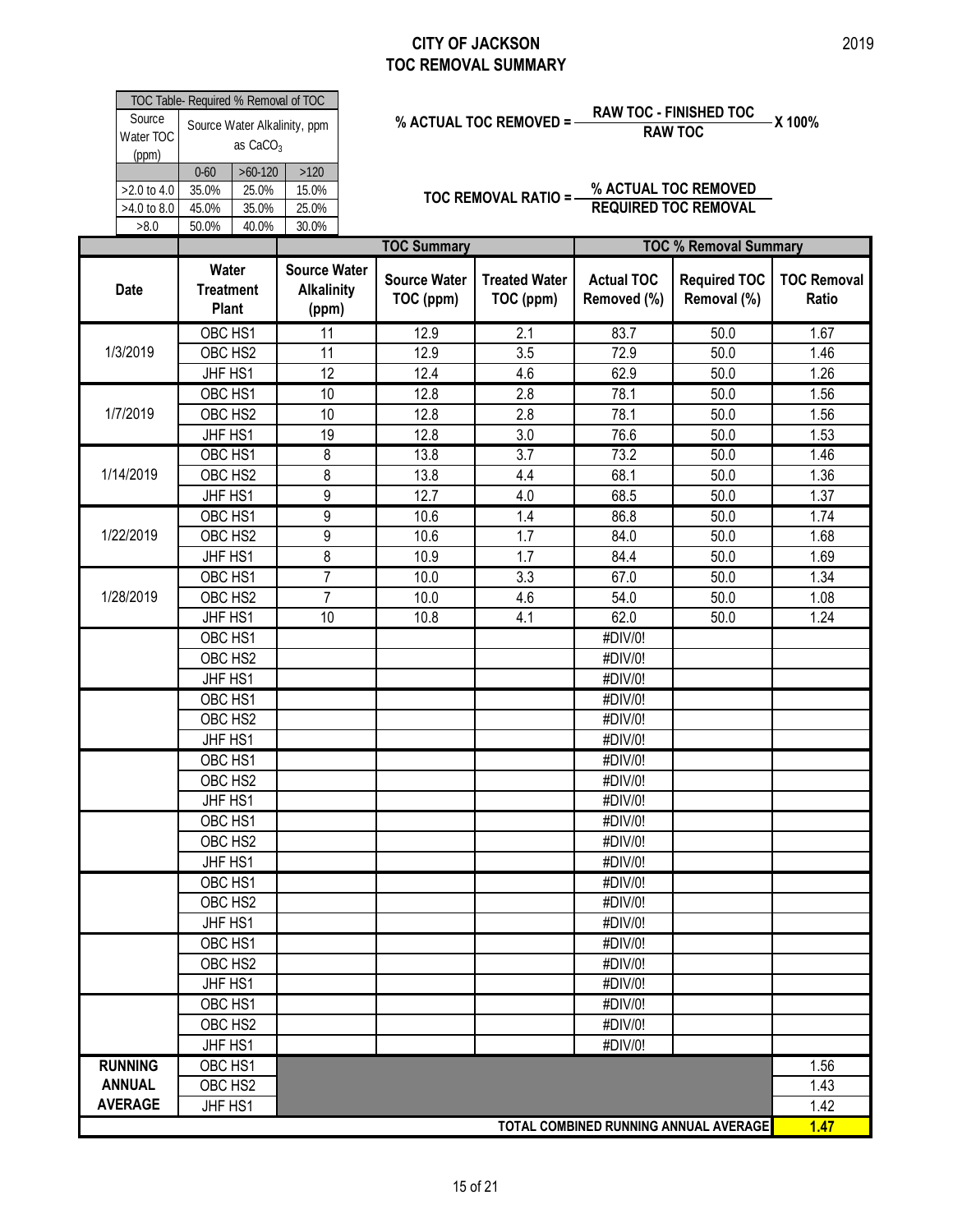### **CITY OF JACKSON CORROSION CONTROL DATA**

| December 2018  |              |      | <b>SYSTEM ID: 250008-02</b> |                   | <b>SYSTEM ID: 250008-01</b> |                 |                   |
|----------------|--------------|------|-----------------------------|-------------------|-----------------------------|-----------------|-------------------|
|                |              |      | OBC COMBINED HIGH SERVICE   |                   |                             | <b>JHF</b>      |                   |
|                | DATE / SHIFT | pH   | <b>Hardness</b>             | <b>Alkalinity</b> | pH                          | <b>Hardness</b> | <b>Alkalinity</b> |
|                | 0700 - 1500  | 9.3  | 33                          | 31                | 9.3                         | 69              | 17                |
| 1              | 1500 - 2300  | 9.1  | 17                          | 17                | 9.0                         | 68              | 21                |
|                | 2300 - 0700  | 9.3  | 31                          | 30                | 9.7                         | 68              | 16                |
|                | 0700 - 1500  | 9.2  | 32                          | 30                | 9.6                         | 66              | 20                |
| $\overline{2}$ | 1500 - 2300  | 9.3  | 18                          | 17                | 9.4                         | 92              | 19                |
|                | 2300 - 0700  | 9.3  | 20                          | 18                | 9.3                         | 65              | 16                |
|                | 0700 - 1500  | 9.4  | 31                          | 29                | 9.4                         | 75              | 18                |
| 3              | 1500 - 2300  | 9.6  | 27                          | 11                | 9.6                         | 96              | 24                |
|                | 2300 - 0700  | 9.3  | 24                          | 14                | 9.7                         | 72              | 18                |
|                | 0700 - 1500  | 9.5  | 24                          | 17                | 9.7                         | 74              | 20                |
| 4              | 1500 - 2300  | 9.7  | 27                          | 15                | 9.7                         | 84              | 22                |
|                | 2300 - 0700  | 9.7  | 26                          | 16                | 9.6                         | 68              | 19                |
|                | 0700 - 1500  | 9.6  | 25                          | 17                | 9.6                         | 69              | 17                |
| 5              | 1500 - 2300  | 9.4  | 30                          | 28                | 9.3                         | 73              | 16                |
|                | 2300 - 0700  | 9.2  | 26                          | 19                | 9.6                         | 66              | 18                |
|                | 0700 - 1500  | 9.5  | 29                          | 24                | 9.4                         | 78              | 20                |
| 6              | 1500 - 2300  | 9.6  | 31                          | 30                | 9.2                         | 81              | 15                |
|                | 2300 - 0700  | 10.0 | 33                          | 31                | 9.6                         | 84              | 24                |
|                | 0700 - 1500  | 9.8  | 31                          | 29                | 9.4                         | 71              | 21                |
| $\overline{7}$ | 1500 - 2300  | 9.6  | 30                          | 28                | 9.4                         | 53              | 19                |
|                | 2300 - 0700  | 9.4  | 30                          | 26                | 9.7                         | 48              | 20                |
|                | 0700 - 1500  | 9.5  | 27                          | 24                | 9.4                         | 80              | 20                |
| 8              | 1500 - 2300  | 9.5  | 26                          | 17                | 9.5                         | 80              | 16                |
|                | 2300 - 0700  | 9.5  | 31                          | 28                | 9.2                         | 68              | 15                |
|                | 0700 - 1500  | 9.7  | 32                          | 30                | 9.6                         | 55              | 19                |
| 9              | 1500 - 2300  | 9.8  | 18                          | 18                | 9.4                         | 70              | 21                |
|                | 2300 - 0700  | 9.8  | 20                          | 19                | 9.5                         | 71              | 16                |
|                | 0700 - 1500  | 9.7  | 23                          | 20                | 9.1                         | 66              | 18                |
| 10             | 1500 - 2300  | 9.7  | 32                          | 17                | 9.5                         | 70              | 18                |
|                | 2300 - 0700  | 9.7  | 30                          | 18                | 9.8                         | 71              | 20                |
|                | 0700 - 1500  | 9.7  | 23                          | 14                | 9.3                         | 66              | 21                |
| 11             | 1500 - 2300  | 9.5  | 24                          | 19                | 9.6                         | 65              | 20                |
|                | 2300 - 0700  | 9.7  | 28                          | 23                | 10.0                        | 66              | 20                |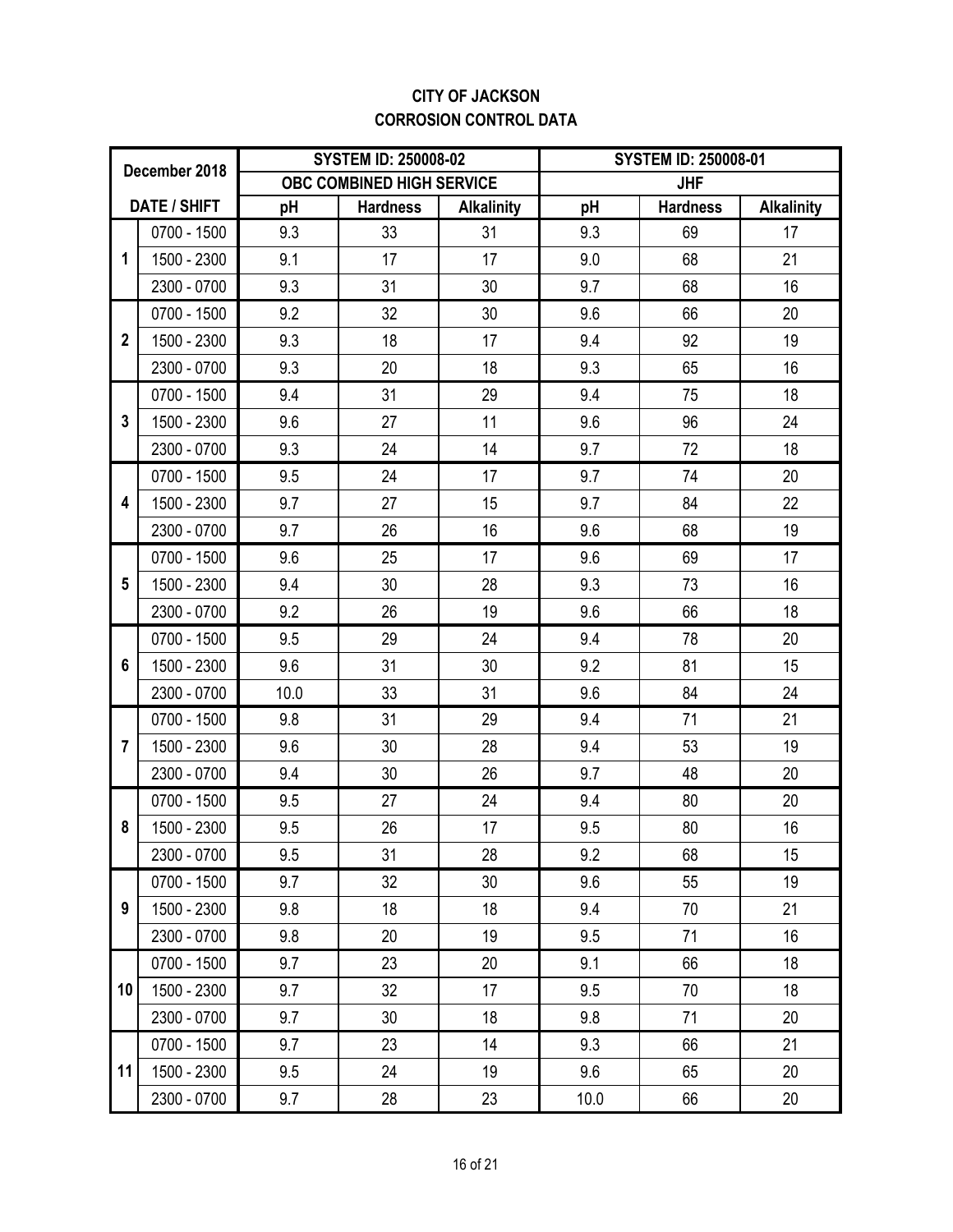### **CITY OF JACKSON CORROSION CONTROL DATA**

| December 2018 |                     |      | <b>SYSTEM ID: 250008-02</b> |                   | <b>SYSTEM ID: 250008-01</b> |                 |                   |
|---------------|---------------------|------|-----------------------------|-------------------|-----------------------------|-----------------|-------------------|
|               |                     |      | OBC COMBINED HIGH SERVICE   |                   |                             | <b>JHF</b>      |                   |
|               | <b>DATE / SHIFT</b> | pH   | <b>Hardness</b>             | <b>Alkalinity</b> | pH                          | <b>Hardness</b> | <b>Alkalinity</b> |
|               | 0700 - 1500         | 9.7  | 22                          | 12                | 9.3                         | 71              | 15                |
| 12            | 1500 - 2300         | 9.7  | 21                          | 14                | 9.5                         | 72              | 17                |
|               | 2300 - 0700         | 9.7  | 25                          | 18                | 9.7                         | 64              | 17                |
|               | 0700 - 1500         | 9.8  | 29                          | 24                | 9.1                         | 58              | 17                |
| 13            | 1500 - 2300         | 9.7  | 31                          | 26                | 9.4                         | 62              | 19                |
|               | 2300 - 0700         | 9.7  | 33                          | 30                | 9.3                         | 77              | 18                |
|               | 0700 - 1500         | 9.9  | 33                          | 28                | 9.5                         | 59              | 20                |
| 14            | 1500 - 2300         | 9.9  | 32                          | 30                | 9.7                         | 59              | 23                |
|               | 2300 - 0700         | 9.7  | 30                          | 29                | 9.8                         | 69              | 16                |
|               | 0700 - 1500         | 9.4  | 31                          | 29                | 9.8                         | 54              | 20                |
| 15            | 1500 - 2300         | 10.1 | 22                          | 12                | 9.6                         | 70              | 20                |
|               | 2300 - 0700         | 9.5  | 33                          | 30                | 9.7                         | 60              | 16                |
|               | 0700 - 1500         | 9.7  | 32                          | 30                | 9.5                         | 59              | 15                |
| 16            | 1500 - 2300         | 9.5  | 22                          | 12                | 9.4                         | 67              | 17                |
|               | 2300 - 0700         | 9.6  | 25                          | 15                | 9.5                         | 55              | 17                |
|               | 0700 - 1500         | 9.3  | 30                          | 28                | 9.5                         | 53              | 16                |
| 17            | 1500 - 2300         | 9.5  | 26                          | 14                | 9.3                         | 77              | 19                |
|               | 2300 - 0700         | 9.5  | 24                          | 16                | 9.4                         | 60              | 14                |
|               | 0700 - 1500         | 8.3  | 27                          | 17                | 9.4                         | 61              | 21                |
| 18            | 1500 - 2300         | 8.1  | 20                          | 13                | 9.5                         | 66              | 18                |
|               | 2300 - 0700         | 8.2  | 21                          | 15                | 9.3                         | 61              | 20                |
|               | 0700 - 1500         | 9.6  | 21                          | 13                | 9.2                         | 65              | 21                |
| 19            | 1500 - 2300         | 9.7  | 22                          | 12                | 10.0                        | 79              | 17                |
|               | 2300 - 0700         | 9.7  | 23                          | 14                | 9.3                         | 73              | 18                |
|               | 0700 - 1500         | 9.5  | 30                          | 25                | 10.4                        | 80              | 24                |
| 20            | 1500 - 2300         | 9.9  | 32                          | 27                | 10.0                        | 57              | 15                |
|               | 2300 - 0700         | 9.9  | 31                          | 29                | 10.0                        | 58              | 16                |
|               | 0700 - 1500         | 10.0 | 30                          | 26                | 9.8                         | 74              | 18                |
| 21            | 1500 - 2300         | 10.0 | 32                          | 29                | 9.9                         | 66              | 26                |
|               | 2300 - 0700         | 9.8  | 31                          | 30                | 9.8                         | 74              | 18                |
|               | 0700 - 1500         | 9.9  | 32                          | 30                | 9.6                         | 65              | 15                |
| 22            | 1500 - 2300         | 10.0 | 33                          | 30                | 9.6                         | 72              | 18                |
|               | 2300 - 0700         | 9.4  | 31                          | 30                | 9.7                         | 67              | 10                |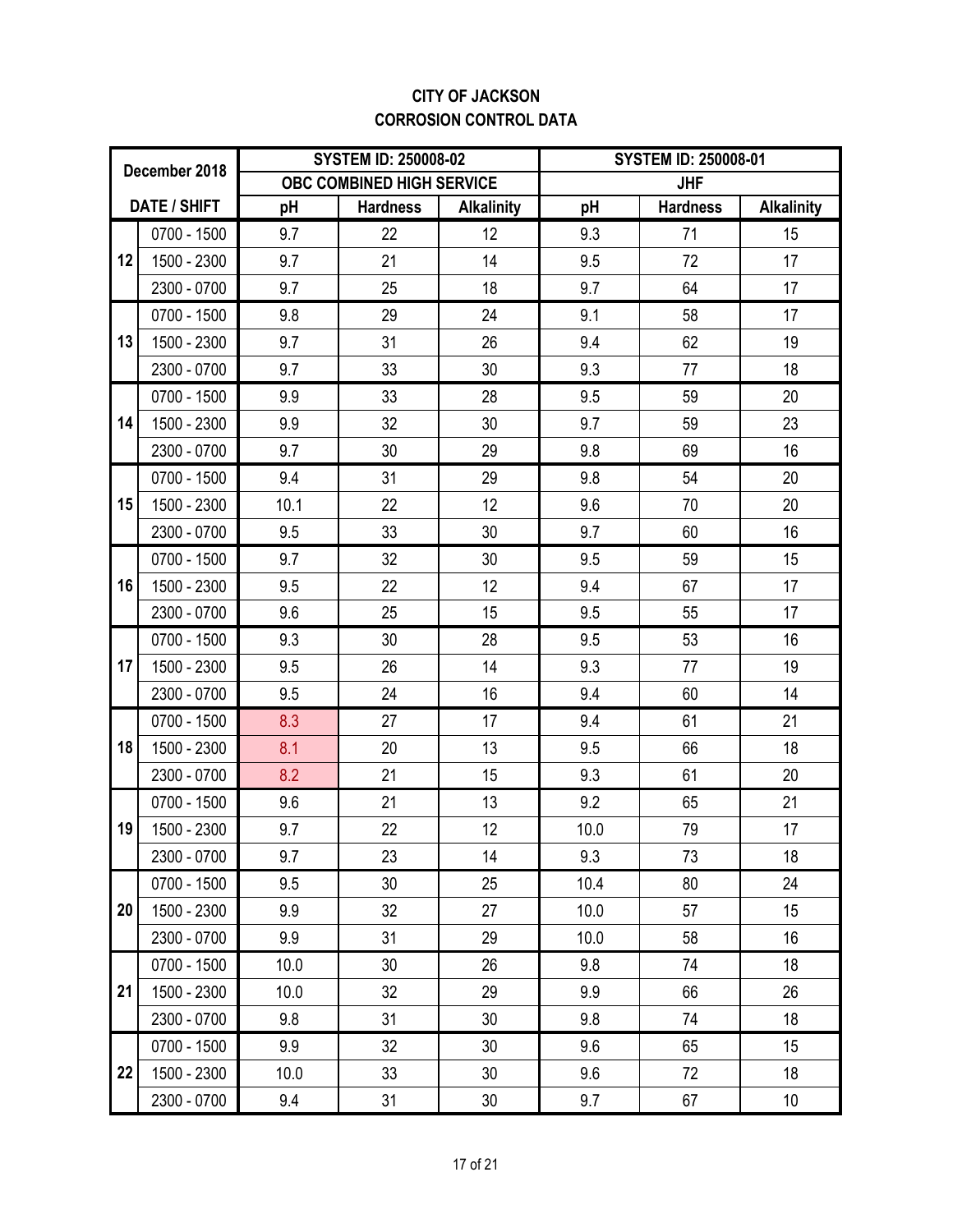### **CITY OF JACKSON CORROSION CONTROL DATA**

| December 2018 |                    |      | <b>SYSTEM ID: 250008-02</b> |                   |      | <b>SYSTEM ID: 250008-01</b> |                   |  |
|---------------|--------------------|------|-----------------------------|-------------------|------|-----------------------------|-------------------|--|
|               |                    |      | OBC COMBINED HIGH SERVICE   |                   |      | <b>JHF</b>                  |                   |  |
|               | DATE / SHIFT       | pH   | <b>Hardness</b>             | <b>Alkalinity</b> | pH   | <b>Hardness</b>             | <b>Alkalinity</b> |  |
|               | 0700 - 1500        | 9.6  | 34                          | 29                | 9.1  | 60                          | 15                |  |
| 23            | 1500 - 2300        | 9.5  | 32                          | 30                | 9.6  | 81                          | 16                |  |
|               | 2300 - 0700        | 9.3  | 30                          | 28                | 9.6  | 86                          | 14                |  |
|               | 0700 - 1500        | 9.6  | 32                          | 30                | 9.3  | 68                          | 12                |  |
| 24            | 1500 - 2300        | 9.7  | 31                          | 16                | 9.6  | 70                          | 13                |  |
|               | 2300 - 0700        | 9.8  | 32                          | 20                | 9.5  | 75                          | 14                |  |
|               | 0700 - 1500        | 9.2  | 30                          | 26                | 9.9  | 74                          | 23                |  |
| 25            | 1500 - 2300        | 9.6  | 23                          | 14                | 9.7  | 74                          | 15                |  |
|               | 2300 - 0700        | 9.7  | 25                          | 16                | 9.7  | 69                          | 16                |  |
|               | 0700 - 1500        | 9.8  | 28                          | 21                | 9.7  | 81                          | 14                |  |
| 26            | 1500 - 2300        | 10.0 | 33                          | 28                | 9.9  | 77                          | 12                |  |
|               | 2300 - 0700        | 10.0 | 32                          | 27                | 9.4  | 66                          | 15                |  |
|               | 0700 - 1500        | 9.1  | 34                          | 31                | 9.4  | 65                          | 16                |  |
| 27            | 1500 - 2300        | 9.6  | 32                          | 28                | 9.6  | 69                          | 15                |  |
|               | 2300 - 0700        | 9.5  | 34                          | 30                | 9.2  | 81                          | 14                |  |
|               | 0700 - 1500        | 9.7  | 35                          | 32                | 9.3  | 70                          | 17                |  |
| 28            | 1500 - 2300        | 9.7  | 34                          | 31                | 9.4  | 69                          | 19                |  |
|               | 2300 - 0700        | 9.7  | 31                          | 30                | 9.4  | 65                          | 18                |  |
|               | 0700 - 1500        | 9.9  | 31                          | 34                | 9.2  | 74                          | 13                |  |
| 29            | 1500 - 2300        | 9.0  | 23                          | 10                | 9.4  | 74                          | 13                |  |
|               | 2300 - 0700        | 9.7  | 29                          | 28                | 9.3  | 73                          | 14                |  |
|               | 0700 - 1500        | 9.3  | 32                          | 35                | 10.1 | 67                          | 18                |  |
| 30            | 1500 - 2300        | 9.8  | 12                          | 24                | 9.4  | 74                          | 18                |  |
|               | 2300 - 0700        | 9.9  | 25                          | 28                | 9.6  | 71                          | 16                |  |
|               | 0700 - 1500        | 9.9  | 29                          | 35                | 9.3  | 68                          | 20                |  |
| 31            | 1500 - 2300        | 9.1  | 28                          | 13                | 9.4  | 84                          | 15                |  |
|               | 2300 - 0700        | 9.2  | 23                          | 33                | 9.5  | 71                          | 14                |  |
|               | <b>MONTHLY MIN</b> | 8.1  | 12                          | 10                | 9.0  | 48                          | 10                |  |
|               | <b>MONTHLY MAX</b> | 10.1 | 35 <sub>5</sub>             | 35                | 10.4 | 96                          | 26                |  |
|               | <b>MONTHLY AVG</b> | 9.6  | 28                          | 23                | 9.5  | 70                          | 18                |  |

**1.18.2019** Low pHs due to Membrane Lime pump issues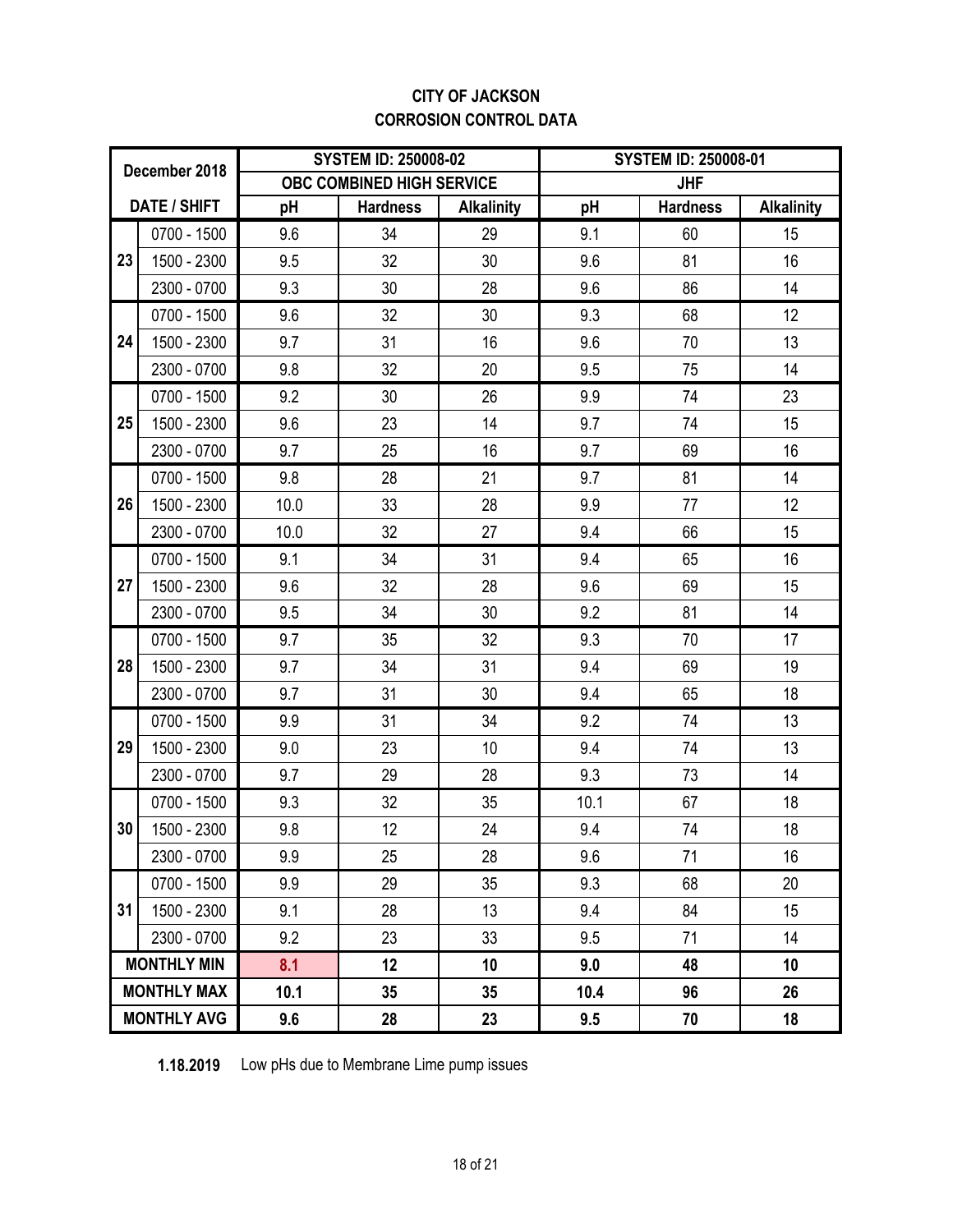#### **CITY OF JACKSON UV COMPLIANCE**

| <b>System ID</b> |                      | 250008-02                            |                                                  | Month of January 2019         |                       |                             |                                      |                                                  |                               | Total Off-Specification Volume (MG) = 0 |                             |                                             |                                                  |                               |                |  |  |
|------------------|----------------------|--------------------------------------|--------------------------------------------------|-------------------------------|-----------------------|-----------------------------|--------------------------------------|--------------------------------------------------|-------------------------------|-----------------------------------------|-----------------------------|---------------------------------------------|--------------------------------------------------|-------------------------------|----------------|--|--|
|                  |                      |                                      | <b>UV Reactor #1</b>                             |                               |                       | <b>UV Reactor #2</b>        |                                      |                                                  |                               |                                         |                             | <b>UV Reactor #3</b>                        |                                                  |                               |                |  |  |
| <b>Date</b>      | Run<br>Time<br>(Hrs) | <b>Total</b><br>Production<br>(Gals) | <b>Calculated</b><br><b>Min Dose</b><br>(mJ/cm2) | <b>Min Flow</b><br>Rate (MGD) | <b>Min UVT</b><br>(%) | Run<br><b>Time</b><br>(Hrs) | <b>Total</b><br>Production<br>(Gals) | <b>Calculated</b><br><b>Min Dose</b><br>(mJ/cm2) | <b>Min Flow</b><br>Rate (MGD) | Min UVT<br>(%)                          | Run<br><b>Time</b><br>(Hrs) | <b>Total</b><br><b>Production</b><br>(Gals) | <b>Calculated</b><br><b>Min Dose</b><br>(mJ/cm2) | <b>Min Flow</b><br>Rate (MGD) | Min UVT<br>(%) |  |  |
| 12/1/2018        | 23.6                 | 2728472                              | 47                                               | 2.7                           | 85                    | 23.2                        | 1817014                              | 117                                              | 1.8                           | 85                                      | 23.7                        | 2559375                                     | 49                                               | 2.6                           | 87             |  |  |
| 12/2/2018        | 24.0                 | 2644792                              | 38                                               | 2.6                           | 85                    | 24.0                        | 2186806                              | 34                                               | 2.2                           | 85                                      | 24.0                        | 2463889                                     | 40                                               | 2.5                           | 90             |  |  |
| 12/3/2018        | 23.1                 | 2650694                              | 37                                               | 2.7                           | 85                    | 24.0                        | 2147917                              | 35                                               | 2.1                           | 85                                      | 24.0                        | 2573958                                     | 40                                               | 2.6                           | 90             |  |  |
| 12/4/2018        | 23.7                 | 2720139                              | 38                                               | 2.7                           | 85                    | 23.2                        | 2202778                              | 102                                              | 2.2                           | 85                                      | 23.2                        | 2503125                                     | 52                                               | 2.5                           | 88             |  |  |
| 12/5/2018        | 24.0                 | 2700000                              | 37                                               | 2.7                           | 85                    | 24.0                        | 2330208                              | 33                                               | 2.3                           | 85                                      | 24.0                        | 2517014                                     | 40                                               | 2.5                           | 90             |  |  |
| 12/6/2018        | 23.7                 | 2520139                              | 38                                               | 2.5                           | 85                    | 22.8                        | 2200694                              | 133                                              | 2.2                           | 85                                      | 23.7                        | 2342014                                     | 63                                               | 2.3                           | 88             |  |  |
| 12/7/2018        | 23.7                 | 2592014                              | 48                                               | 2.6                           | 85                    | 23.6                        | 2305208                              | 66                                               | 2.3                           | 85                                      | 23.7                        | 2416319                                     | 62                                               | 2.4                           | 84             |  |  |
| 12/8/2018        | 24.0                 | 2536806                              | 38                                               | 2.5                           | 85                    | 24.0                        | 2302778                              | 32                                               | 2.3                           | 85                                      | 24.0                        | 2356597                                     | 40                                               | 2.4                           | 89             |  |  |
| 12/9/2018        | 23.7                 | 2480208                              | 39                                               | 2.5                           | 85                    | 23.3                        | 2246181                              | 78                                               | 2.2                           | 85                                      | 23.5                        | 2285069                                     | 64                                               | 2.3                           | 85             |  |  |
| 12/10/2018       | 23.9                 | 2266551                              | 41                                               | 2.3                           | 85                    | 23.9                        | 1661673                              | 22                                               | 1.7                           | 85                                      | 23.9                        | 2096864                                     | 44                                               | 2.1                           | 89             |  |  |
| 12/11/2018       | 24.0                 | 2227778                              | 42                                               | 2.2                           | 85                    |                             |                                      |                                                  |                               |                                         | 24.0                        | 2055208                                     | 44                                               | 2.1                           | 90             |  |  |
| 12/12/2018       | 24.0                 | 2357986                              | 39                                               | 2.4                           | 85                    |                             |                                      |                                                  |                               |                                         | 24.0                        | 2187153                                     | 41                                               | 2.2                           | 89             |  |  |
| 12/13/2018       | 23.5                 | 2267361                              | 39                                               | 2.3                           | 85                    |                             |                                      |                                                  |                               |                                         | 24.0                        | 2155208                                     | 41                                               | 2.2                           | 88             |  |  |
| 12/14/2018       | 24.0                 | 2526736                              | 37                                               | 2.5                           | 85                    |                             |                                      |                                                  |                               |                                         | 23.8                        | 2312153                                     | 49                                               | 2.3                           | 84             |  |  |
| 12/15/2018       | 23.1                 | 2537500                              | 35                                               | 2.5                           | 85                    |                             |                                      |                                                  |                               |                                         | 24.0                        | 2462847                                     | 37                                               | 2.5                           | 89             |  |  |
| 12/16/2018       | 24.0                 | 2502431                              | 38                                               | 2.5                           | 85                    |                             |                                      |                                                  |                               |                                         | 24.0                        | 2326042                                     | 39                                               | 2.3                           | 89             |  |  |
| 12/17/2018       | 24.0                 | 2764583                              | 35                                               | 2.8                           | 85                    |                             |                                      |                                                  |                               |                                         | 22.9                        | 2436806                                     | 92                                               | 2.4                           | 86             |  |  |
| 12/18/2018       | 24.0                 | 2554167                              | 36                                               | 2.6                           | 85                    |                             |                                      | PLC malfunction on UV #2 being                   |                               |                                         | 24.0                        | 2372822                                     | 37                                               | 2.4                           | 89             |  |  |
| 12/19/2018       | 24.0                 | 2469444                              | 37                                               | 2.5                           | 85                    |                             |                                      | troubleshot by contractor. UV reactor is         |                               |                                         | 24.0                        | 2292014                                     | 39                                               | 2.3                           | 89             |  |  |
| 12/20/2018       | 23.8                 | 2477778                              | 38                                               | 2.5                           | 85                    |                             |                                      | 100% functional but PLC is not                   |                               |                                         | 23.7                        | 2298611                                     | 62                                               | 2.3                           | 85             |  |  |
| 12/21/2018       | 23.5                 | 2445139                              | 38                                               | 2.4                           | 85                    |                             |                                      | communicating with Historian                     |                               |                                         | 23.4                        | 2271181                                     | 51                                               | 2.3                           | 86             |  |  |
| 12/22/2018       | 24.0                 | 2297917                              | 40                                               | 2.3                           | 85                    |                             |                                      |                                                  |                               |                                         | 24.0                        | 2120139                                     | 41                                               | 2.1                           | 89             |  |  |
| 12/23/2018       | 24.0                 | 2326736                              | 39                                               | 2.3                           | 85                    |                             |                                      |                                                  |                               |                                         | 24.0                        | 2133333                                     | 41                                               | 2.1                           | 89             |  |  |
| 12/24/2018       | 24.0                 | 2336458                              | 40                                               | 2.3                           | 85                    |                             |                                      |                                                  |                               |                                         | 24.0                        | 2161458                                     | 41                                               | 2.2                           | 89             |  |  |
| 12/25/2018       | 23.4                 | 2405208                              | 40                                               | 2.4                           | 85                    |                             |                                      |                                                  |                               |                                         | 23.2                        | 2243056                                     | 62                                               | 2.2                           | 86             |  |  |
| 12/26/2018       | 24.0                 | 2425347                              | 40                                               | 2.4                           | 85                    |                             |                                      |                                                  |                               |                                         | 24.0                        | 2247569                                     | 43                                               | 2.2                           | $90\,$         |  |  |
| 12/27/2018       | 24.0                 | 2435417                              | 41                                               | 2.4                           | 85                    |                             |                                      |                                                  |                               |                                         | 24.0                        | 2261806                                     | 44                                               | 2.3                           | 90             |  |  |
| 12/28/2018       | 23.7                 | 2408333                              | 39                                               | 2.4                           | 85                    |                             |                                      |                                                  |                               |                                         | 20.1                        | 2239931                                     | 59                                               | 2.2                           | 88             |  |  |
| 12/29/2018       | 24.0                 | 2503125                              | 38                                               | 2.5                           | 85                    |                             |                                      |                                                  |                               |                                         | 24.0                        | 2319444                                     | 39                                               | 2.3                           | 89             |  |  |
| 12/30/2018       | 24.0                 | 2839931                              | 36                                               | 2.8                           | 85                    |                             |                                      |                                                  |                               |                                         | 24.0                        | 2638889                                     | 37                                               | 2.6                           | 89             |  |  |
| 12/31/2018       | 24.0                 | 2882292                              | 35                                               | 2.9                           | 85                    |                             |                                      |                                                  |                               |                                         | 24.0                        | 2681250                                     | 37                                               | 2.7                           | 90             |  |  |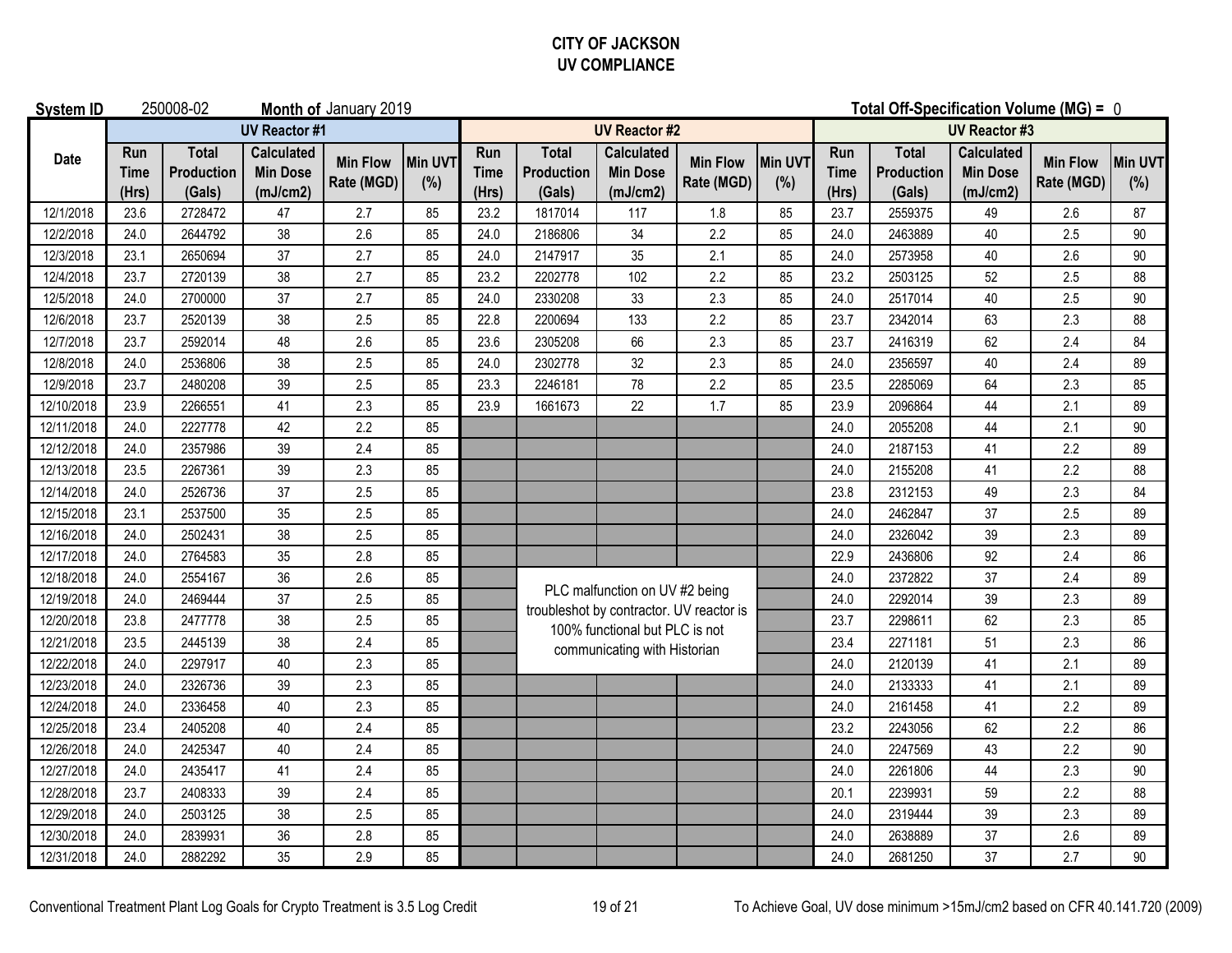#### **CITY OF JACKSON UV COMPLIANCE**

| <b>System ID</b> |                             | 250008-02                            |                                                  | Month of January 2019         |                       |                             |                                             |                                                  |                               | Total Off-Specification Volume (MG) = 0 |                             |                                             |                                                  |                               |                       |
|------------------|-----------------------------|--------------------------------------|--------------------------------------------------|-------------------------------|-----------------------|-----------------------------|---------------------------------------------|--------------------------------------------------|-------------------------------|-----------------------------------------|-----------------------------|---------------------------------------------|--------------------------------------------------|-------------------------------|-----------------------|
|                  | <b>UV Reactor #4</b>        |                                      |                                                  |                               |                       |                             |                                             | <b>UV Reactor #5</b>                             |                               | <b>UV Reactor #6</b>                    |                             |                                             |                                                  |                               |                       |
| Date             | Run<br><b>Time</b><br>(Hrs) | <b>Total</b><br>Production<br>(Gals) | <b>Calculated</b><br><b>Min Dose</b><br>(mJ/cm2) | <b>Min Flow</b><br>Rate (MGD) | <b>Min UVT</b><br>(%) | Run<br><b>Time</b><br>(Hrs) | <b>Total</b><br><b>Production</b><br>(Gals) | <b>Calculated</b><br><b>Min Dose</b><br>(mJ/cm2) | <b>Min Flow</b><br>Rate (MGD) | Min UVT<br>(%)                          | Run<br><b>Time</b><br>(Hrs) | <b>Total</b><br><b>Production</b><br>(Gals) | <b>Calculated</b><br><b>Min Dose</b><br>(mJ/cm2) | <b>Min Flow</b><br>Rate (MGD) | <b>Min UVT</b><br>(%) |
| 12/1/2018        | 0.0                         | 0                                    | 0                                                | 0.0                           | $\mathbf 0$           | 23.4                        | 2286806                                     | 75                                               | 2.3                           | 93                                      | 23.5                        | 2781597                                     | 44                                               | 2.8                           | 85                    |
| 12/2/2018        | 0.0                         | 0                                    | $\Omega$                                         | 0.0                           | 0                     | 24.0                        | 2205208                                     | 68                                               | 2.2                           | 96                                      | 24.0                        | 2690972                                     | 46                                               | 2.7                           | 85                    |
| 12/3/2018        | 0.0                         | 0                                    | 0                                                | $0.0\,$                       | $\pmb{0}$             | 24.0                        | 2146875                                     | 73                                               | 2.1                           | 96                                      | 24.0                        | 2823958                                     | 45                                               | 2.8                           | 85                    |
| 12/4/2018        | 0.0                         | $\pmb{0}$                            | $\mathbf{0}$                                     | 0.0                           | 0                     | 23.0                        | 2339583                                     | 91                                               | 2.3                           | 95                                      | 23.4                        | 2752431                                     | 45                                               | 2.8                           | 79                    |
| 12/5/2018        | 0.0                         | $\mathbf 0$                          | 0                                                | 0.0                           | $\pmb{0}$             | 23.4                        | 2288542                                     | 94                                               | 2.3                           | 94                                      | 24.0                        | 2751736                                     | 46                                               | 2.8                           | 84                    |
| 12/6/2018        | 0.0                         | $\mathbf{0}$                         | $\mathbf{0}$                                     | $0.0\,$                       | $\pmb{0}$             | 24.0                        | 2235069                                     | 68                                               | 2.2                           | 96                                      | 23.6                        | 2548958                                     | 47                                               | 2.5                           | 84                    |
| 12/7/2018        | 0.0                         | $\mathbf 0$                          | 0                                                | 0.0                           | $\pmb{0}$             | 23.7                        | 1879514                                     | 115                                              | 1.9                           | 91                                      | 23.7                        | 2654167                                     | 46                                               | 2.7                           | 83                    |
| 12/8/2018        | 0.0                         | $\pmb{0}$                            | 0                                                | 0.0                           | $\pmb{0}$             | 24.0                        | 1862153                                     | 87                                               | 1.9                           | 97                                      | 24.0                        | 2596181                                     | 47                                               | 2.6                           | 84                    |
| 12/9/2018        | 0.0                         | $\mathbf 0$                          | 0                                                | 0.0                           | $\pmb{0}$             | 22.8                        | 2086111                                     | 108                                              | 2.1                           | 92                                      | 23.6                        | 2522569                                     | 48                                               | 2.5                           | 84                    |
| 12/10/2018       | 0.0                         | $\mathbf 0$                          | 0                                                | 0.0                           | $\pmb{0}$             | 23.9                        | 2420558                                     | 70                                               | 2.4                           | 96                                      | 23.9                        | 2320209                                     | 51                                               | 2.3                           | 83                    |
| 12/11/2018       | 0.0                         | $\pmb{0}$                            | $\mathbf{0}$                                     | $0.0\,$                       | $\pmb{0}$             | 24.0                        | 2415972                                     | 79                                               | 2.4                           | 98                                      | 24.0                        | 2281250                                     | 52                                               | 2.3                           | 84                    |
| 12/12/2018       | 0.0                         | 0                                    | 0                                                | 0.0                           | 0                     | 24.0                        | 2282292                                     | 77                                               | 2.3                           | 97                                      | 24.0                        | 2413194                                     | 48                                               | 2.4                           | 83                    |
| 12/13/2018       | 0.0                         | 0                                    | $\mathbf{0}$                                     | 0.0                           | $\pmb{0}$             | 24.0                        | 2274653                                     | 77                                               | 2.3                           | 97                                      | 24.0                        | 2379514                                     | 49                                               | 2.4                           | 84                    |
| 12/14/2018       | 0.0                         | $\mathbf 0$                          | $\mathbf{0}$                                     | 0.0                           | $\mathbf 0$           | 23.5                        | 2294792                                     | 91                                               | 2.3                           | 91                                      | 23.6                        | 2542014                                     | 45                                               | 2.5                           | 83                    |
| 12/15/2018       | 0.0                         | $\mathbf{0}$                         | 0                                                | 0.0                           | $\mathbf{0}$          | 24.0                        | 2125694                                     | 83                                               | 2.1                           | 98                                      | 24.0                        | 2696528                                     | 46                                               | 2.7                           | 85                    |
| 12/16/2018       | 0.0                         | $\mathbf 0$                          | $\Omega$                                         | 0.0                           | 0                     | 24.0                        | 2258681                                     | 80                                               | 2.3                           | 98                                      | 24.0                        | 2549306                                     | 47                                               | 2.5                           | 85                    |
| 12/17/2018       | 0.0                         | $\mathbf 0$                          | 0                                                | 0.0                           | 0                     | 24.0                        | 2020139                                     | 82                                               | 2.0                           | 97                                      | 22.8                        | 2634028                                     | 42                                               | 2.6                           | 83                    |
| 12/18/2018       | 0.0                         | $\pmb{0}$                            | 0                                                | 0.0                           | $\pmb{0}$             | 23.1                        | 2216783                                     | 99                                               | 2.2                           | 70                                      | 24.0                        | 2597213                                     | 46                                               | 2.6                           | 85                    |
| 12/19/2018       | 0.0                         | $\mathbf 0$                          | 0                                                | 0.0                           | 0                     | 24.0                        | 2166319                                     | 80                                               | 2.2                           | 98                                      | 24.0                        | 2523958                                     | 48                                               | 2.5                           | 84                    |
| 12/20/2018       | 0.0                         | $\pmb{0}$                            | 0                                                | 0.0                           | $\pmb{0}$             | 23.1                        | 2188889                                     | 96                                               | 2.2                           | 94                                      | 23.7                        | 2521181                                     | 48                                               | 2.5                           | 85                    |
| 12/21/2018       | 0.0                         | $\pmb{0}$                            | 0                                                | $0.0\,$                       | $\pmb{0}$             | 23.6                        | 2340278                                     | 92                                               | 2.3                           | 94                                      | 23.6                        | 2482639                                     | 49                                               | 2.5                           | 86                    |
| 12/22/2018       | 0.0                         | $\mathbf 0$                          | 0                                                | 0.0                           | 0                     | 24.0                        | 2473611                                     | $74$                                             | 2.5                           | 98                                      | 24.0                        | 2345139                                     | 50                                               | 2.3                           | 84                    |
| 12/23/2018       | 0.0                         | 0                                    | 0                                                | 0.0                           | $\pmb{0}$             | 24.0                        | 2415278                                     | 79                                               | 2.4                           | 98                                      | 24.0                        | 2372222                                     | 49                                               | 2.4                           | 84                    |
| 12/24/2018       | 0.0                         | $\mathbf{0}$                         | $\mathbf{0}$                                     | $0.0\,$                       | $\mathbf{0}$          | 24.0                        | 2386806                                     | 84                                               | 2.4                           | 98                                      | 24.0                        | 2389583                                     | 50                                               | 2.4                           | 85                    |
| 12/25/2018       | 0.0                         | $\mathbf 0$                          | 0                                                | 0.0                           | 0                     | 24.0                        | 2330208                                     | 85                                               | 2.3                           | 98                                      | 23.0                        | 2421181                                     | 47                                               | 2.4                           | 84                    |
| 12/26/2018       | 0.0                         | $\mathbf 0$                          | 0                                                | 0.0                           | $\pmb{0}$             | 23.7                        | 2289236                                     | 130                                              | 2.3                           | 95                                      | 24.0                        | 2473958                                     | 52                                               | 2.5                           | 86                    |
| 12/27/2018       | 0.0                         | $\mathbf 0$                          | 0                                                | 0.0                           | 0                     | 24.0                        | 2366319                                     | 100                                              | 2.4                           | 99                                      | 24.0                        | 2486806                                     | 52                                               | 2.5                           | 86                    |
| 12/28/2018       | 0.0                         | $\mathbf 0$                          | 0                                                | 0.0                           | $\mathbf 0$           | 24.0                        | 2360417                                     | 95                                               | 2.4                           | 98                                      | 24.0                        | 2503125                                     | 50                                               | 2.5                           | 85                    |
| 12/29/2018       | 0.0                         | $\pmb{0}$                            | $\mathbf{0}$                                     | $0.0\,$                       | $\pmb{0}$             | 23.7                        | 2278125                                     | 118                                              | 2.3                           | 95                                      | 23.7                        | 2517708                                     | 48                                               | 2.5                           | 85                    |
| 12/30/2018       | 0.0                         | $\pmb{0}$                            | 0                                                | 0.0                           | $\pmb{0}$             | 24.0                        | 2111458                                     | 101                                              | 2.1                           | 98                                      | 24.0                        | 2893750                                     | 45                                               | 2.9                           | 86                    |
| 12/31/2018       | 0.0                         | $\mathbf 0$                          | $\mathbf{0}$                                     | 0.0                           | $\mathbf{0}$          | 24.0                        | 2061805                                     | 108                                              | 2.1                           | 99                                      | 24.0                        | 2923264                                     | 44                                               | 2.9                           | 85                    |